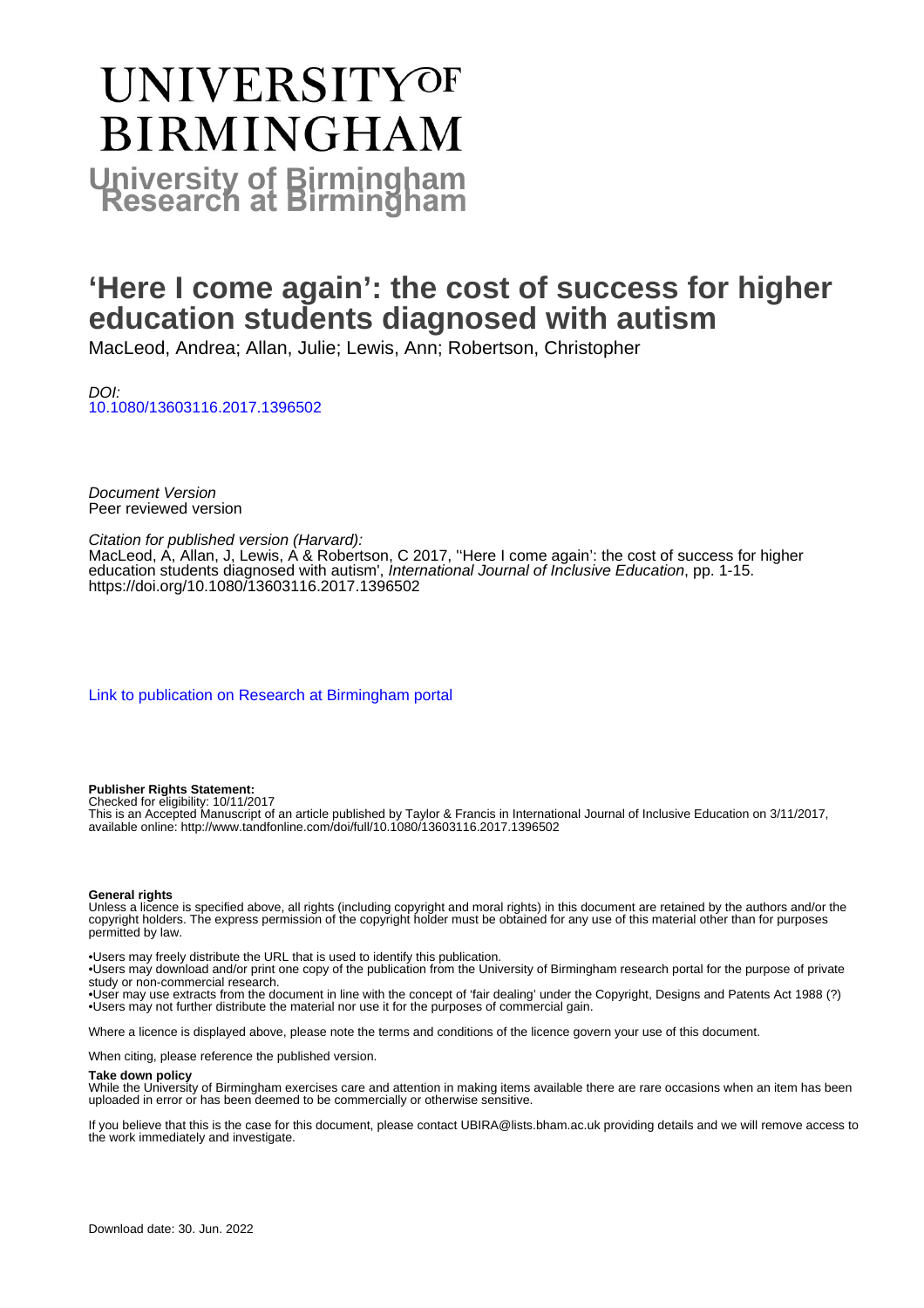**'Here I come again': The cost of success for higher education students diagnosed with autism.**

Corresponding author: Dr Andrea MacLeod

School of Education, University of Birmingham, B15 2TT

Co-authors: Professor Julie Allan, Professor Ann Lewis, Christopher Robertson

Acknowledgements: Our thanks go to the higher education students who so generously gave their time and attention to this research, including Alex Ashley, Andrew Jones, Damian Milton and Jacob Turner. Thanks also to Professor Graeme Douglas and to Charlie Hill for their helpful comments on drafts.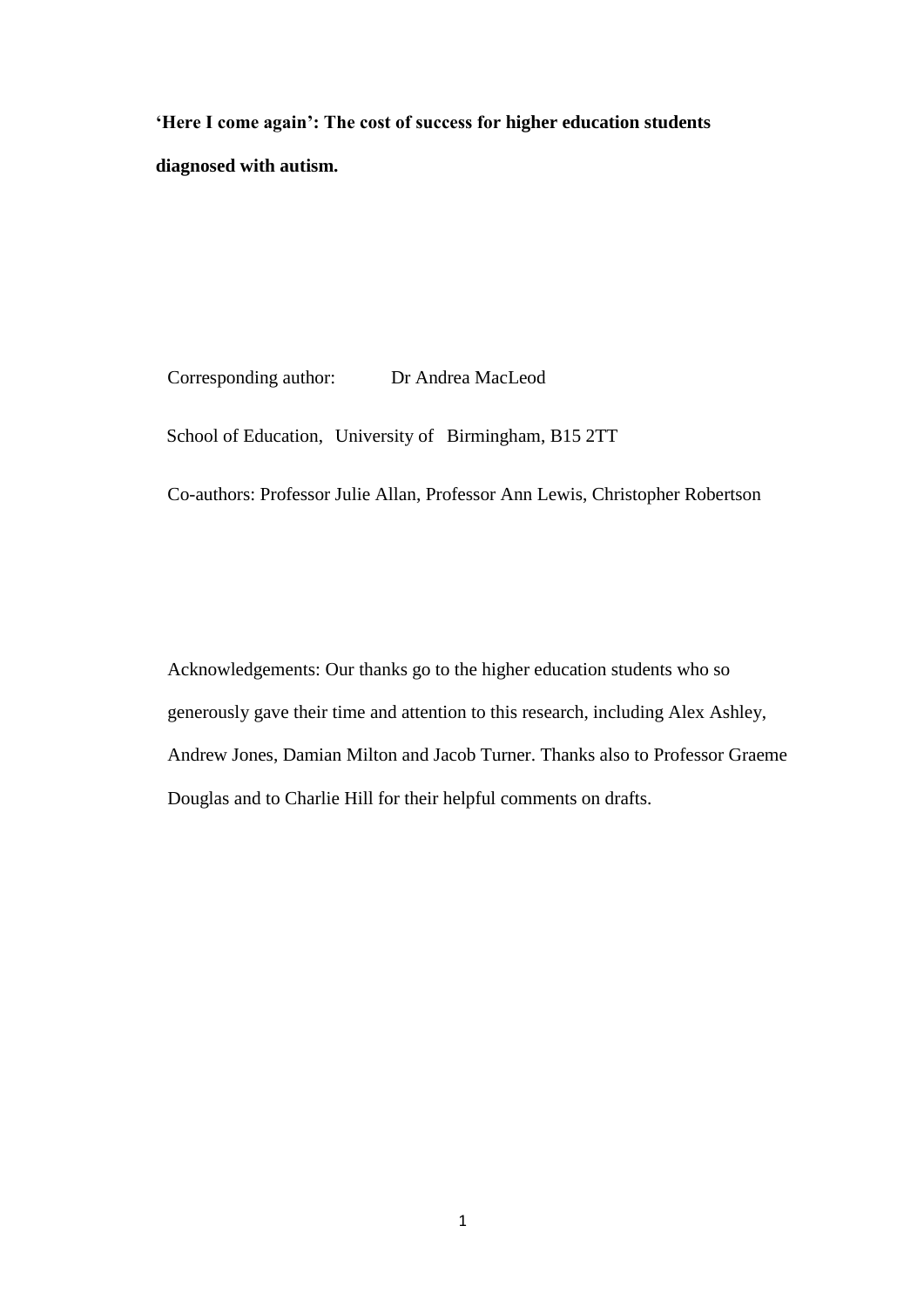#### **Abstract**

This qualitative study used Interpretative Phenomenological Analysis to consult with sixteen autistic UK higher education (HE) students about their experiences of success. An in-depth participatory approach encouraged participants to become coanalysts of their data.

Participants offered counter-narratives to deficit-based interpretations of autism, giving accounts of making themselves 'extra-visible' as autistic in order to assert their rights. The autism diagnosis was perceived both as an aid to selfunderstanding and a cause of additional barriers. In raising awareness of their own needs, participants contributed to broader understandings of autism within their academic communities, inadvertently becoming educators and role models. The research highlights the extra effort required by autistic students to thrive within higher education and the barriers imposed by current requirements to both pursue formal diagnosis, and to disclose it in order to receive adjustments. The research was novel in its approach and in its focus on success, revealing original findings in relation to the challenges and barriers faced by high-achieving autistic students, and the implications for a more inclusive higher education curriculum and environment are considered.

#### **Introduction**

The number of disabled students entering higher education within the UK and elsewhere, whilst still disproportionately low, is growing fast. Within this number, those students disclosing social and communication difficulties such as autism/Asperger syndrome have increased dramatically in recent years, surpassing those students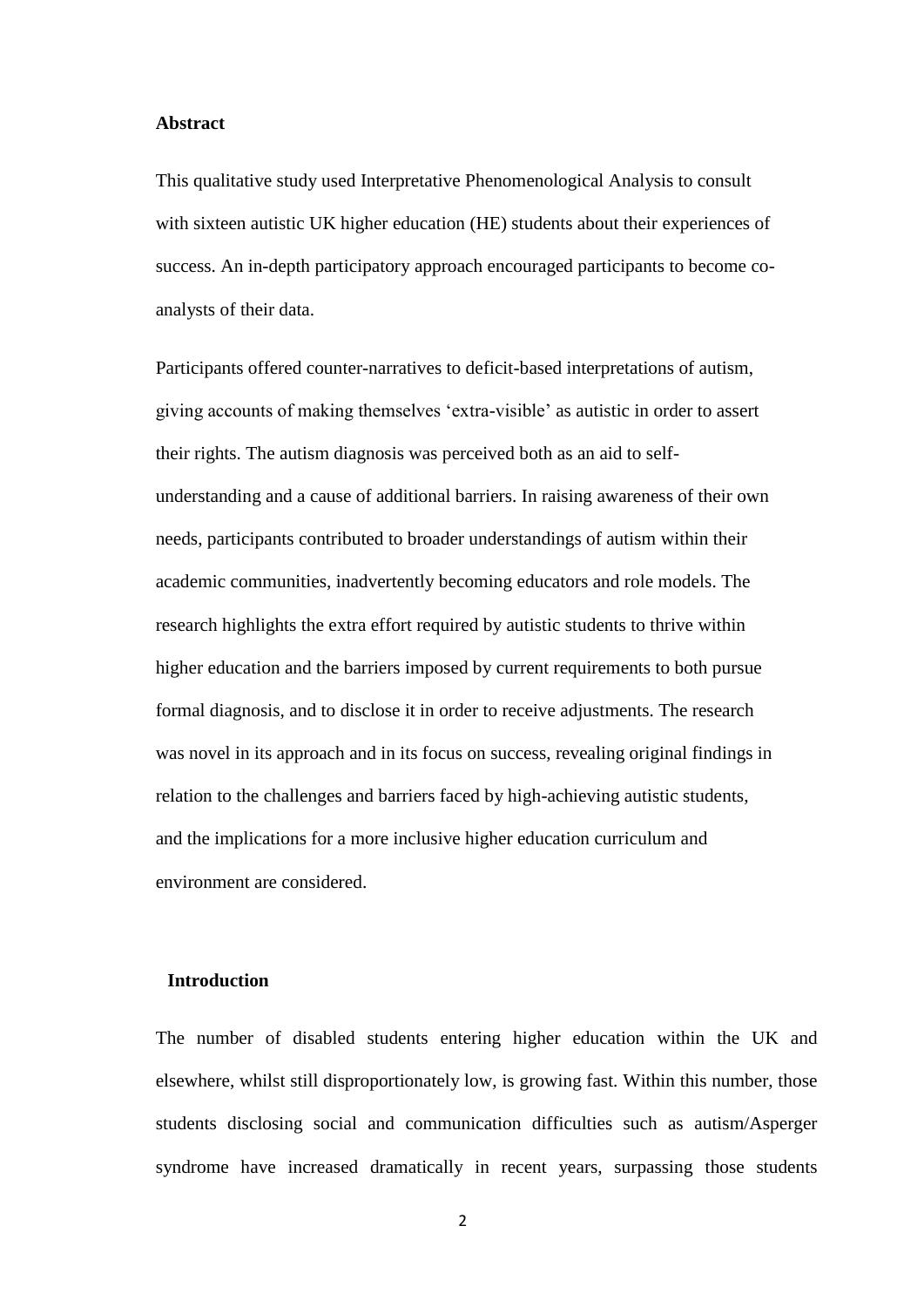declaring physical/mobility difficulties in 2015/16 (Higher Education Statistics Agency, 2017)**.** The category of autism describes a continuum of common difficulties in social communication and flexibility of thought (APA, 2013) but these are represented within individuals in vastly different ways (Happé, Ronald and Plomin,  $2006$ ). Autistic adults<sup>1</sup> have been a neglected group within disability research generally, (Pellicano, Dinsmore and Charman, 2013; Parsons, 2015). They have rarely been consulted as stakeholders or offered an active role within research. Autistic researchers have rightly taken issue with this stance and the limitations imposed by it (Milton, 2014; McWade, Milton and Beresford, 2015).

Given the poor outcomes associated even with the most intellectually gifted (Billsted, Gillberg and Gillberg, 2011) and reports from autistic adults that autism should be regarded as a different "way of being" (Sinclair, 1993, page unknown), there is a pressing need to take account of 'insider' perspectives. Academic education offers important opportunities in this context. It teaches the language of academia, enabling autistic people to communicate with the dominant autism communities in a way that they understand and cannot ignore. Autistic students in higher education have by definition achieved a success valued by our society and have important narratives of success to share. This paper reports on a research study involving sixteen UK higher education students diagnosed with autism, exploring how they made sense of their achievements in the context of the autism label.

#### **Disabled students within higher education**

1

 $^1$  Boundaries between sub-categories of the autism spectrum, such as between Asperger syndrome (AS) and high functioning autism (HFA), are recognised as problematic (see Wing, Gould and Gillberg, 2011 for a fuller consideration of the issues). Within this paper, , I refer to 'autistic adults' in recognition of the fact that this tends to be the preferred term for those thus diagnosed (Kenny et al., 2015).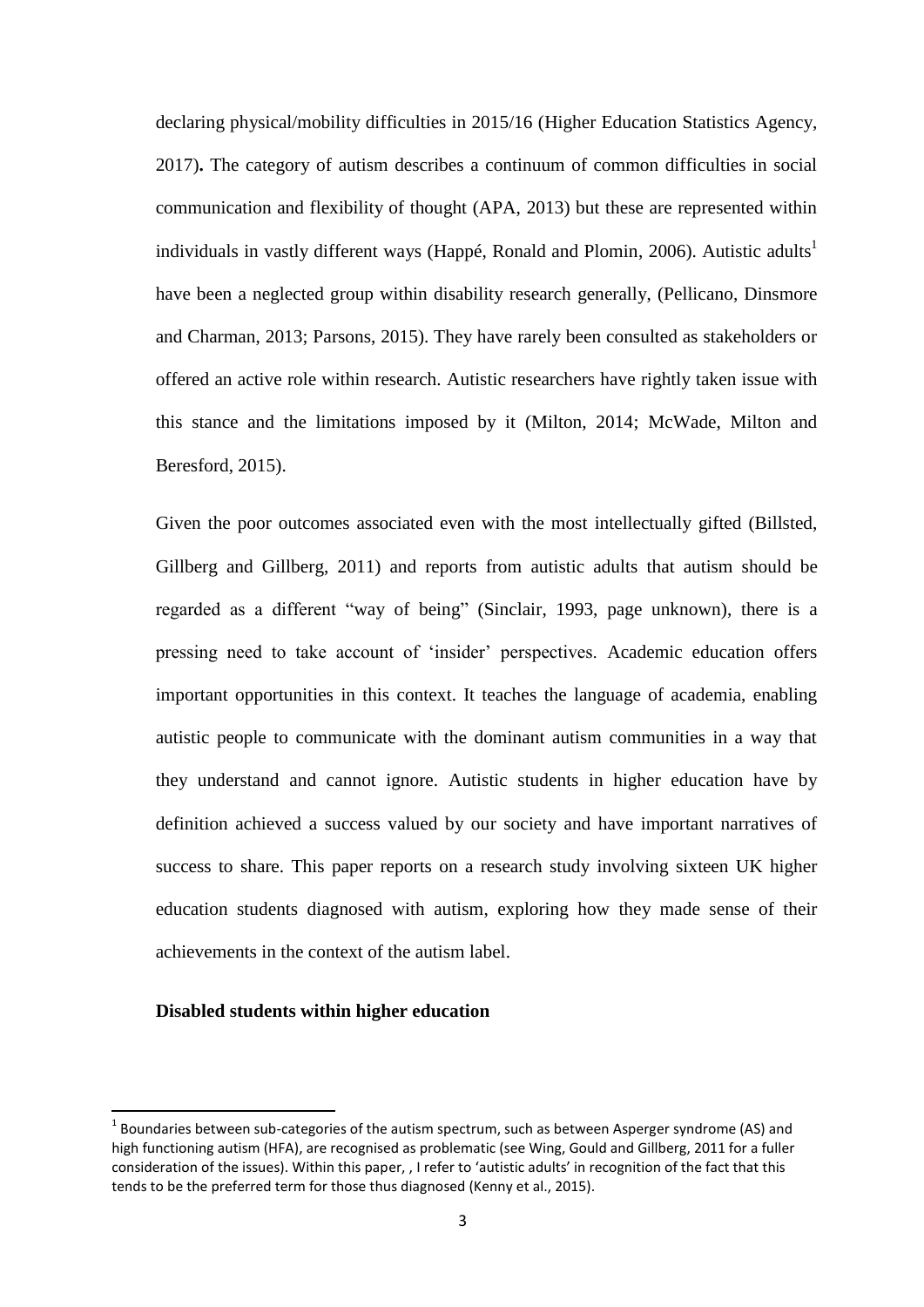Improving educational opportunities and achievements is key to improving outcomes for any young person. In recent years, the emerging widening participation agenda in the UK and elsewhere has led to changes in policy aimed at addressing the needs of non-traditional students (Adams and Brown, 2006). This focus has included disabled students, although arguably they have been given lower priority than other disadvantaged groups. However, since it was not until 2001 that disability discrimination against higher education students became illegal in the UK, there remains the potential for greater discrimination within higher education than other sectors (Hopkins, 2011). Moreover, the current UK higher education landscape, with greatly increased student numbers and modularisation of the curriculum has altered the student experience, arguably to the detriment of more vulnerable students (Tinklin, Riddell and Wilson, 2005).

At the same time, the sector is being called upon to be more inclusive, both in its strategies and its processes (Madriaga and Goodley, 2010). However, as relative latecomers in terms of legislative imperatives, institutions have tended to respond to individual needs, rather than adapt their processes to become more inclusive, and in this way have been more closely aligned to an individualised model of disability that overlooks structural and cultural barriers. Given the evidence that students may seek to adopt a more positive identity in joining higher education, and thus attempt to conceal disabilities (Goode, 2007), non-disclosure can become an additional barrier with this approach (Barer, 2007; Richardson, 2009),

A number of studies have investigated directly the experiences of disabled students entering higher education, examining both student perspectives and the institutional implications arising from the findings. A recurring theme in student accounts has been their experience of bearing personal responsibility for educating tutors about their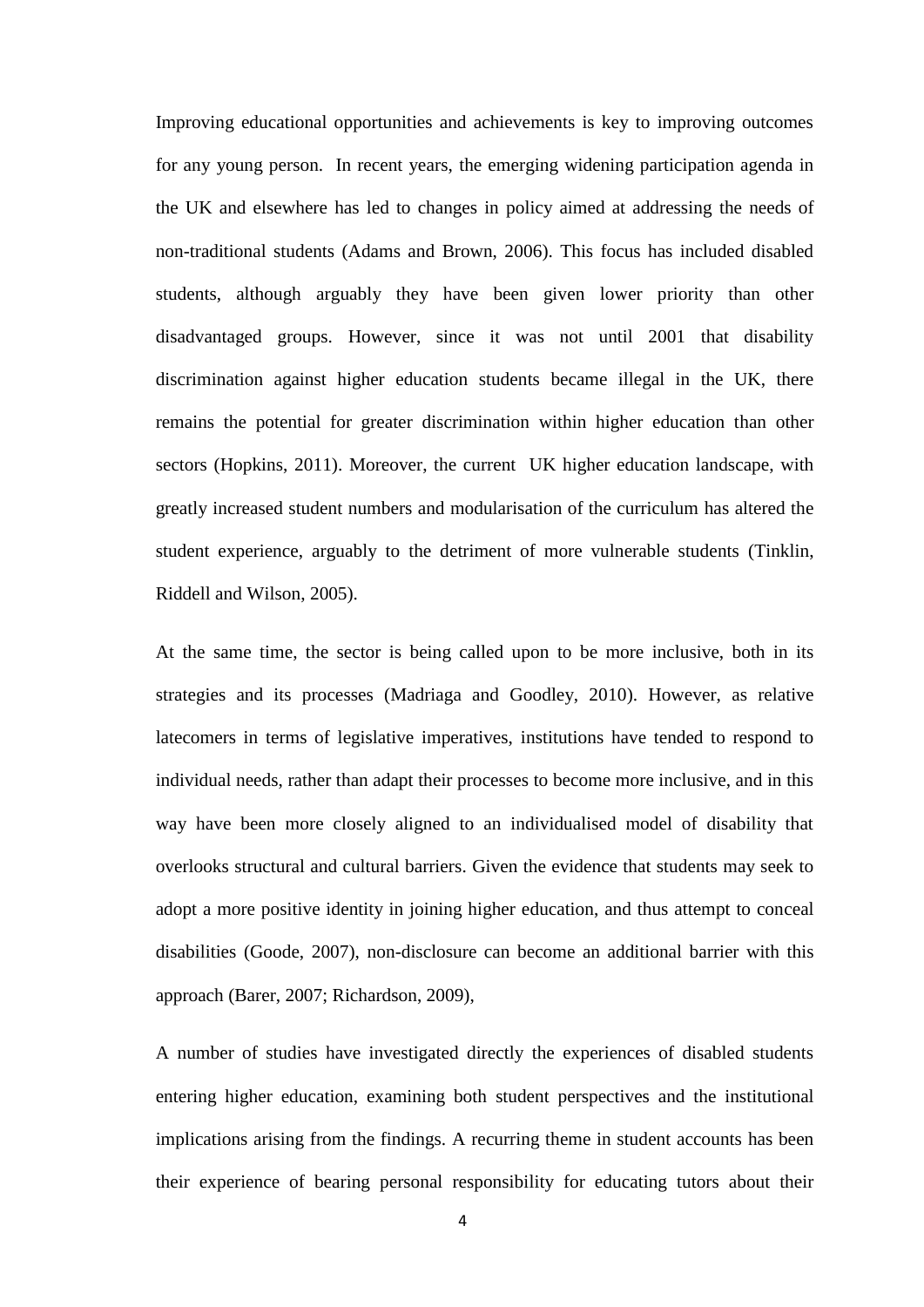disabilities, thus being forced into disclosure and becoming 'extra-visible' (Goode, 2007; Vickerman and Blundell, 2010). Disabled students have found themselves the pioneers of disability awareness, in addition to their academic pressures (Hopkins, 2011; Simmeborn Fleischer, 2012).

#### **Methodology**

For the current study, participants were self-selecting, recruited through Student Support departments at five higher education institutions. Student Support Services acted as initial gatekeepers, sending information out to all students who had disclosed autism via email so that participants remained unknown to the researcher until they volunteered to participate. Ethical approval was sought and gained formally via our University's committee. The negotiation of consent was treated as an ongoing process, rather than one event (Authors, 2004)). Participants had multiple opportunities to raise questions or concerns - or indeed to withdraw - as a relationship of trust and familiarity with the researcher developed.

Sixteen participants, ten males and six females, from five universities, went on to give consent and participate in the research. The profile of participants was fairly typical: primarily undergraduate students  $(n=13)$  under the age of twenty-five  $(n=14)$ , who had reached higher education through a standard secondary school pathway (n=14). The male: female ratio of 10:6 reflected a higher proportion of females than the reported male: female ratio of 4-5:1 (Lai et al., 2015) and the sample is unusual in this respect.

The majority of participants opted for face-to-face interviews, with ten choosing this format outright and a further two specifying that they would have preferred face-toface, but their circumstances precluded it. This is perhaps a surprising finding, given the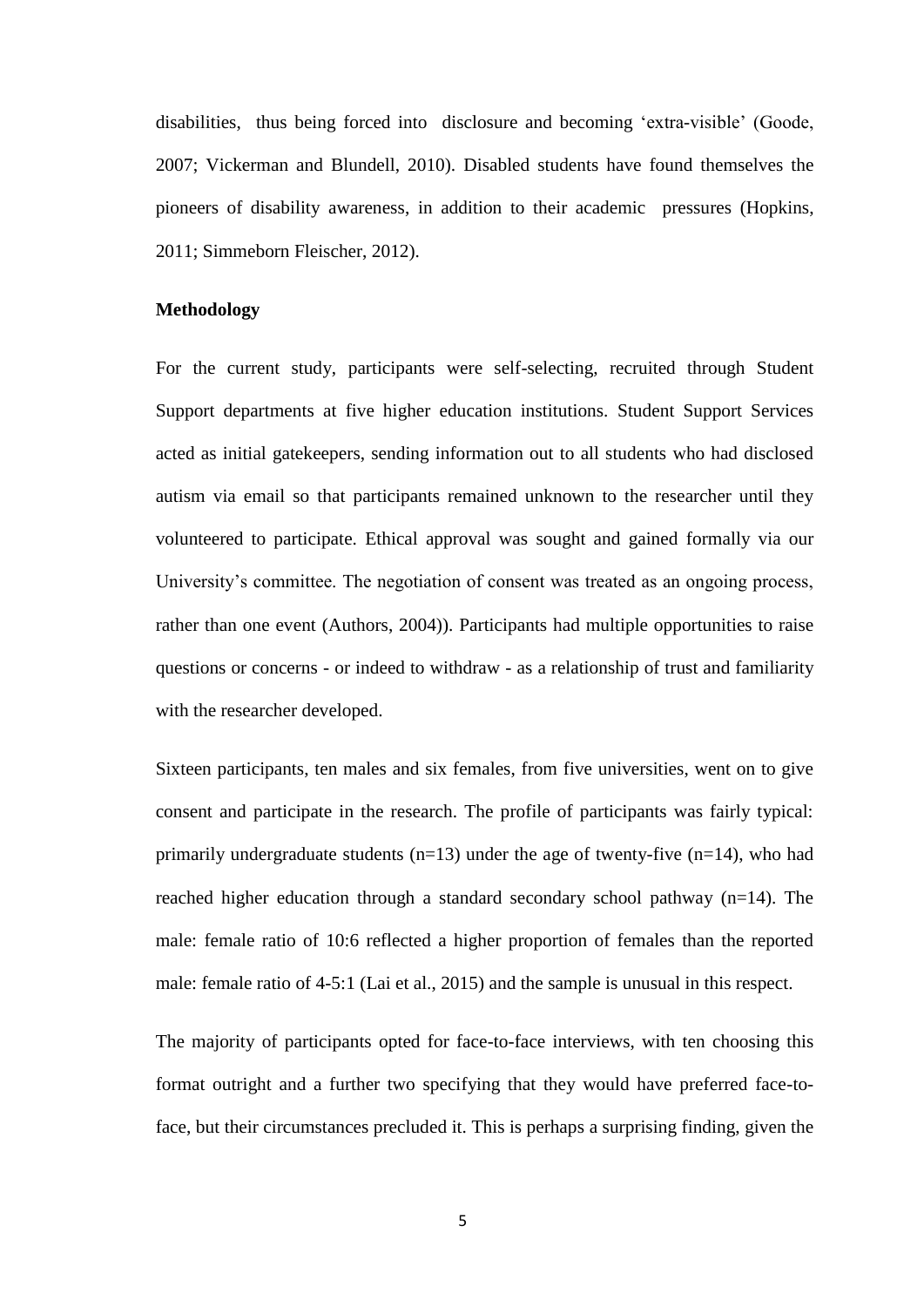literature that suggests autistic individuals may find online communication preferable to direct contact (Jones, Zahl and Huws, 2001).

The participatory methodology was designed to be as accessible as possible for the autistic participants, with the intention of equalising the balance of power between disabled participants and non-disabled researcher as far as possible (Oliver, 1992) and moving beyond a "tokenistic level" towards more active engagement (Bourke, 2017, 232). The intention was to avoid making generalised presumptions but rather to engage with individual preferences. Three options for interview participation were offered: face-to-face; telephone; or synchronous ('real-time') online-interview, so that participants had a choice of format that hopefully included their preferred means of interaction. A synchronous online chat system was used, rather than (asynchronous) email, so that all formats used real time and in that sense, offered a similar interview dynamic. For face-to-face and telephone formats, interviews were digitally audiorecorded and transcribed. The software (MSN Messenger ©) saved a copy of the online chat automatically.

This study employed Interpretative Phenomenological Analysis (IPA), an idiographic approach which aims, through a detailed exploration of the specific, to identify universals that are novel and bring new knowledge and understandings to the field (Smith, Flowers and Larkin, 2009). It offers a combined hermeneutics of empathy with a hermeneutics of questioning, whereby the researcher attempts to both understand the 'insider' perspective and illuminate it from an external position, through making connections with the extant literature. This approachseems appropriate in exploring the experience of individuals labelled with autism, whereby sense-making may require accommodating (or rejecting) an externally-imposed identity or aspect thereof.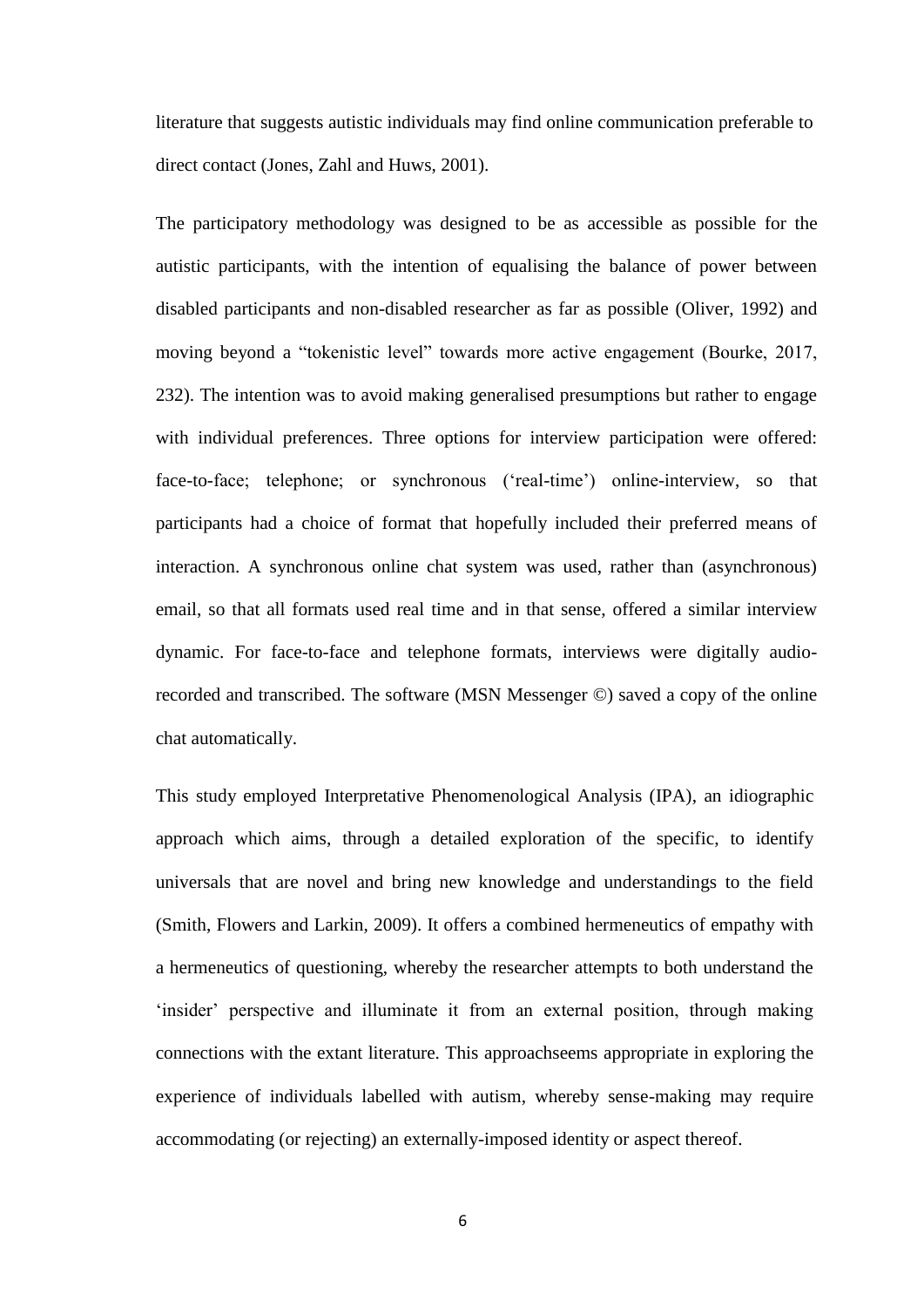A semi-structured interview tool was developed, encompassing some set questions but also allowing space for the course of the interview to follow individual responses. Flanagan's (1954) Critical Incident Technique (CIT) was adapted to give a framework for triggering memories that were specific and factual, but also allow space for reflection and more in-depth description of context. To enable participants to prepare for the interview, a prompt sheet was sent out in advance. This opportunity for advance preparation has proved effective with autistic participants in other IPA studies (Huws and Jones, 2008; Griffith et al., 2012). Participants were asked to think of four 'critical incidents'(reframed as 'significant events') and provided with some broad examples of what these might be. In this way, individuals were given a common frame of reference, had the opportunity to predict what would be expected of them during the interview and to prepare their initial responses.

The interview process was divided into two phases. Following the first interview, the first author undertook an initial analysis of the data and annotated the transcript. Participants were then sent a copy of their annotated interview transcript and a personalised email preparing them for the follow-up interview, the purpose of which was to discuss emerging themes with participants. The intention was both to validate the analysis and to explore areas of disagreement or misinterpretation. Following the second interview, the same process of analysis and annotation took place, and an annotated transcript was once again sent to the participant for cross-checking.

In summary, in order to participate fully in the research, participants were required to provide consent; prepare topics for interview; commit time for two interviews; comment on annotated transcripts; and evaluate their experience of the process. The research approach therefore required a significant commitment of time and effort from its participants.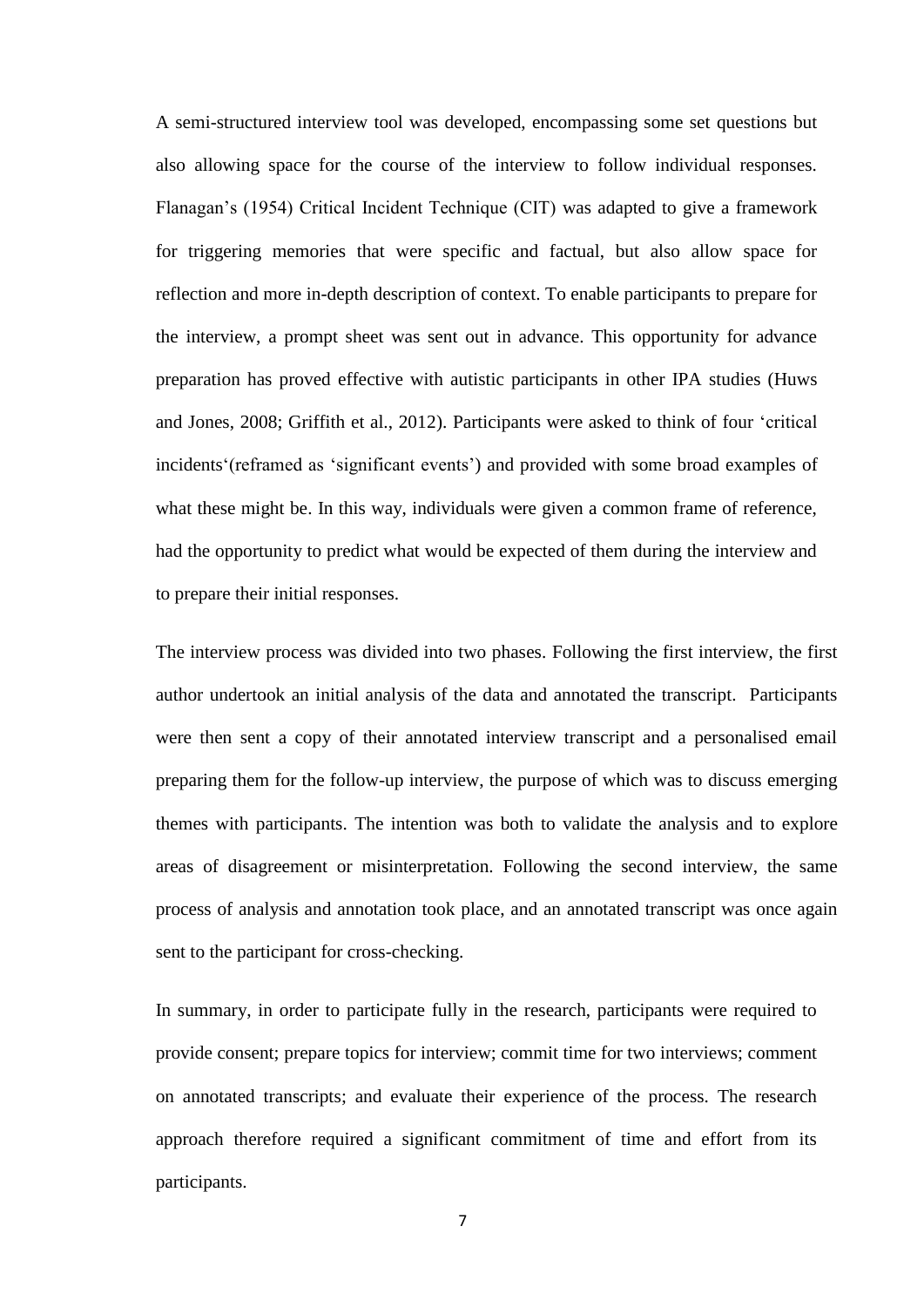#### **Results**

1

Three superordinate themes emerged from the data, based on the original research focus upon experiences of success: 'The autistic experience'; 'Elements of success' and 'Identity and autism'. Following Smith's (2011) review of high quality IPA studies using large samples, codes identified by fewer than 50% of the participants were discounted.

Here the focus will be on four sub-themes,, selected from the larger study due to their relevance to the focus of this paper. The sub-themes are titled with illustrative quotes from participants in order to foreground their voices. '*I really wanted to go to university to sort of get away and start anew'*: considers the ways in which higher education was deemed important to participants. *Weebles<sup>2</sup> wobble but they don't fall down'* represents the different ways in which success was articulated as arising from challenges presented or the determination of individuals. Within '*Having the diagnosis put this barrier there as they looked at the label instead of me'*, participants considered the 'label' of autism and its implications, and in *'And that's what drives you forward. It's like "I will show you"'* participants discussed perceived aspects of the autism diagnosis as contributing to their achievements.

<sup>&</sup>lt;sup>2</sup> Weebles is a trademark for several lines of children's [roly-poly toys](https://en.wikipedia.org/wiki/Roly-poly_toy) originating in [Hasbro's](https://en.wikipedia.org/wiki/Hasbro) [Playskool](https://en.wikipedia.org/wiki/Playskool) division on July 23, 1971. Tipping an [egg-](https://en.wikipedia.org/wiki/Egg_(biology))shaped Weeble causes a weight located at the bottom-center to be lifted off the ground. Once released, gravitational force brings the Weeble back into an upright position. Weebles have been designed to have a variety of shapes, including some designed to look like people and animals, among others.

The popular [catchphrase,](https://en.wikipedia.org/wiki/Catchphrase) "Weebles wobble, but they don't fall down", was used in advertising during their rise in popularity in the 1970s and during successive relaunches in the early 21st century.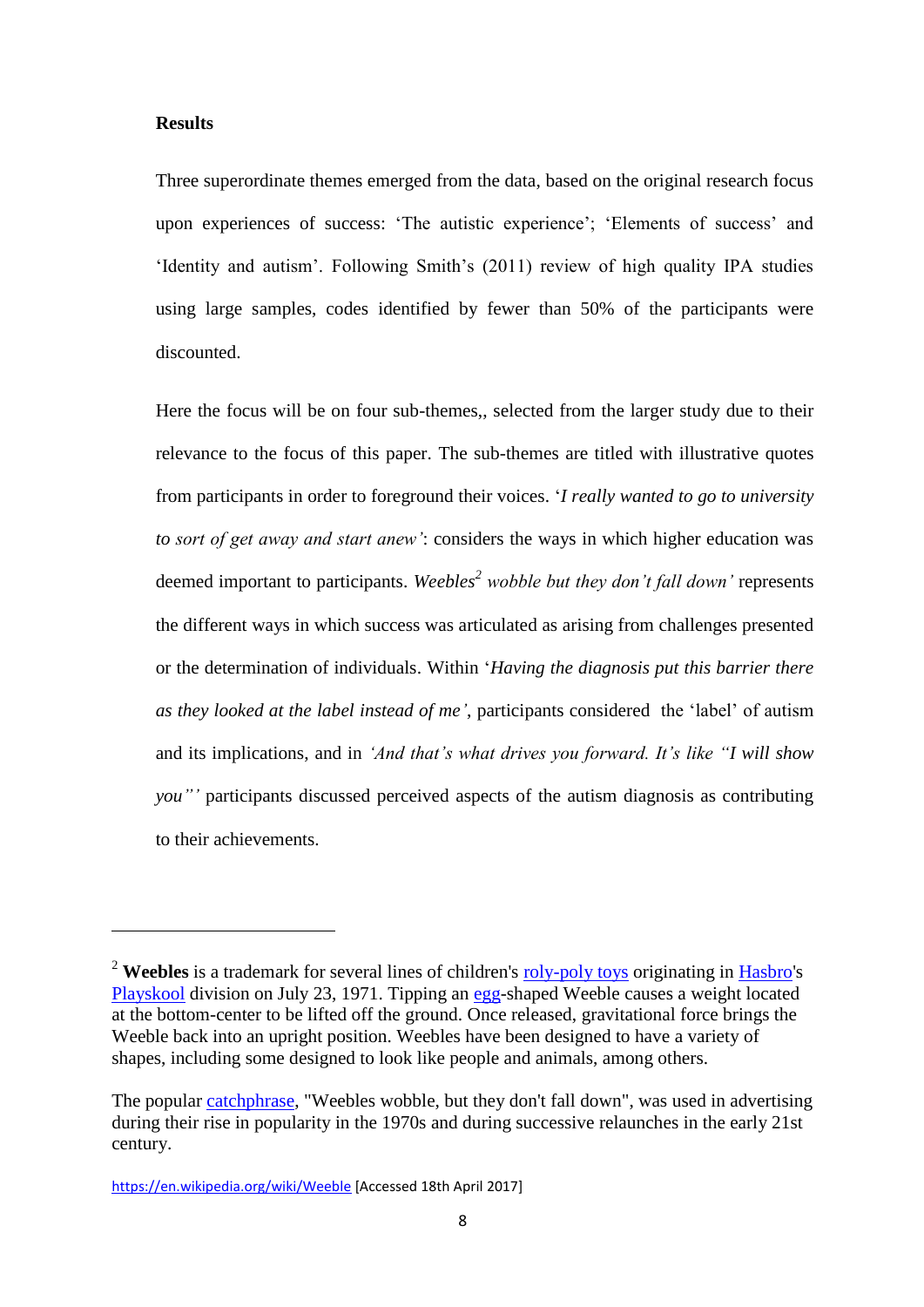Table 1 illustrates how many participants touched upon each sub-theme in their responses. In most cases, these were discussed by the majority of respondents. The exception to this is the sub-theme '*I really wanted to go to university to sort of get away and start anew'* which was raised by only seven participants, but nevertheless deemed worthy of inclusion due to its direct relevance to the focus of this paper:

Table 1: Representation of quotes by participants

| <b>THFMF</b>                                                                                  | Number of<br>Participants |
|-----------------------------------------------------------------------------------------------|---------------------------|
| "I really wanted to go to university to<br>sort of get away and start anew"                   |                           |
| "Weebles wobble but they don't fall<br>down"                                                  | 14                        |
| "Having the diagnosis put this barrier<br>there as they looked at the label instead<br>of me" | 11                        |
| "And that's what drives you forward.<br>It's like "I will show you"                           | 13                        |

*'I really wanted to go to university to sort of get away and start anew' (7/16)*

Participants described their efforts to reach university, articulating a strong sense of purpose towards the end goal. Ben described a great sense of achievement in overcoming difficulties at school:

*[interviewer] In what ways was it significant to you, getting into med. school?*

It was a turning point like, after everything in education, all those difficult times, I'd made it.

Hannah articulated the transition to university as an opportunity for re-invention: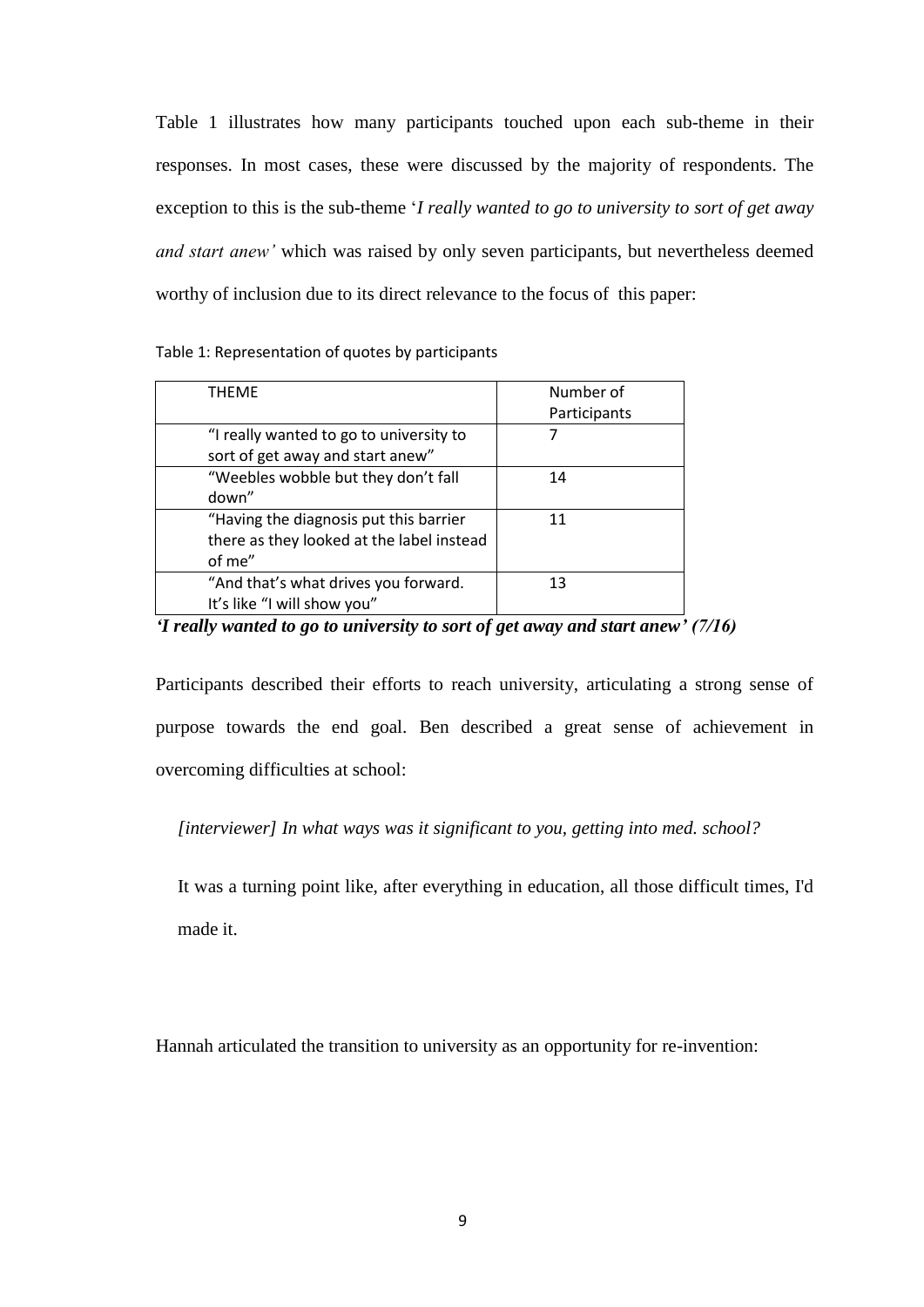*[interviewer] It is doubly amazing that you got the results that you did then. And by the sound of things it was important for you to get into [name of institution]?*

I really wanted to go to university to sort of get away and start anew. I only needed 'BBB' to get into [*name of institution*], and I was happy I exceeded this.

Higher education in these narratives was more than a 'next step'. It was a hugely significant goal, in some cases promising much more than an academic opportunity. Through the university experience, participants hoped to achieve a positive new start, and from these accounts, it would seem that they were often successful in doing so. The higher education experience seemed to have a very direct influence upon personal development, as with Thomas:

But what I really feel I'm getting from it, it's the qualification but it's not just the experience of it. It's the experience of all the work that I've done, all the field work and the write-ups and the people I've met, the people on my course, friends I've made and the time that I've been there - I've developed more as a person as well.

Thomas was 'getting' an entire holistic experience which was developing him as a person. He was the active player in this, 'getting' benefits from the university rather than having them conferred, and he emphasised his social as well as academic development. Higher education in these accounts was hugely important as a catalyst for personal transformation.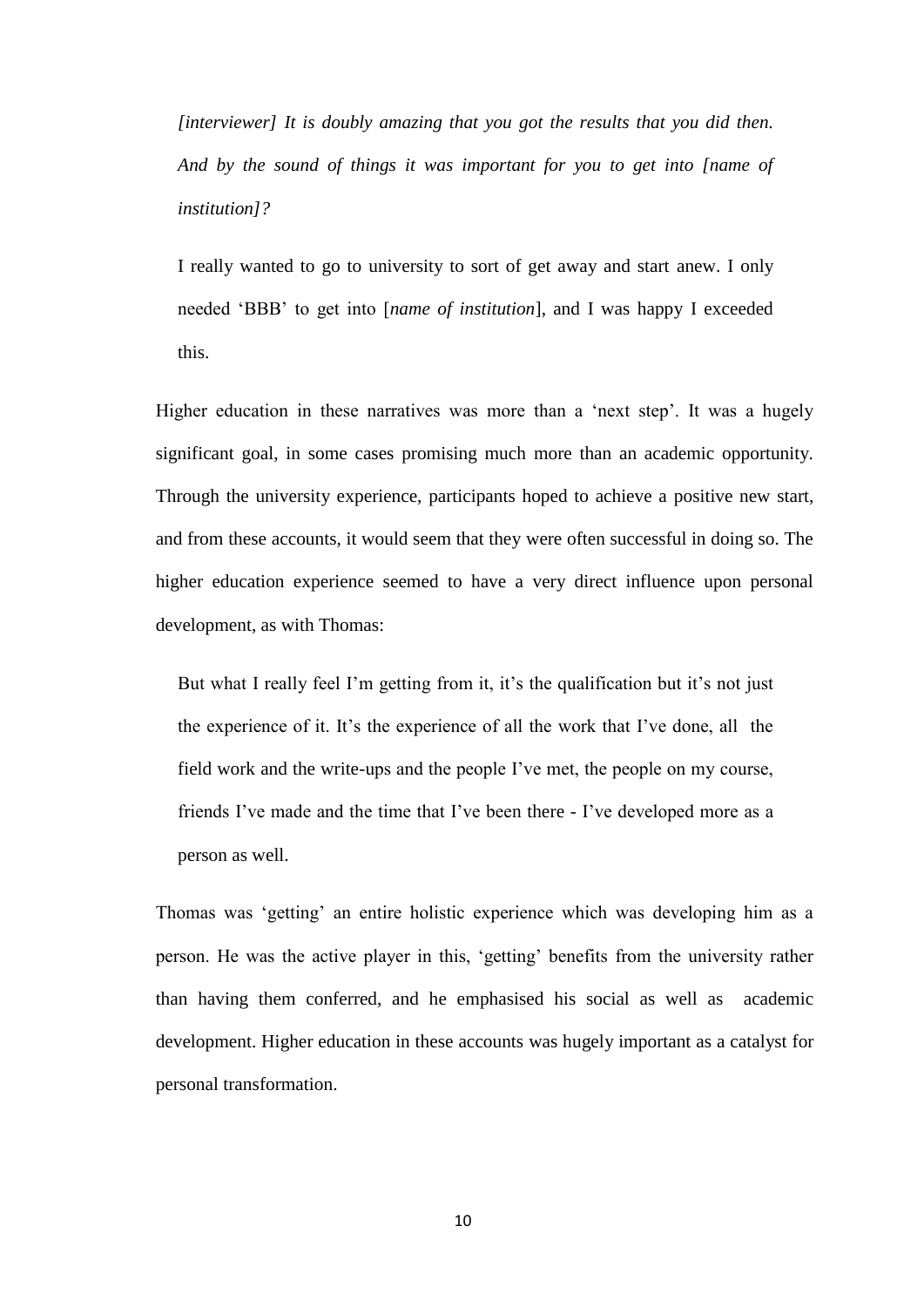#### *'Weebles wobble but they don't fall down' (14/16)*

The potential of self was of primary importance here. Participants shared a determination to strive to the limits of personal ability, take control of aspects of self that may act as a barrier to progress, and to do this in spite, or even because, of barriers associated with autism. For example, in Debbie's description of the need to push herself to learn:

I think pushing myself and learning from repeated experiences, it has helped me develop life skills but each time I revisit anything it still causes the same amount of stress as the first time I did it.

Debbie gives an account of effort that was constant and iterative, almost like 'groundhog day' in the pressure, and also willingness, to face old challenges which incurred the same feelings of stress, never lessening with repetition.

Participants spoke a great deal about their determination to succeed in particular goals, whether this was in order to achieve academic success or to participate more fully in the adult social world. Rob regarded his determination as a core and lifelong character trait:

I think that's one of my character traits, stubbornness and determination...My mum relates it to one of my childhood toys. I used to collect weebles when I was a kid, and the advert used to be 'weebles wobble but they don't fall down.'

## *[interviewer] You're a weeble.*

Yeah and that kind of determination and stubborn streak in me, I kind of keep going, no matter what's in front of me. I think that's partly related to the autism.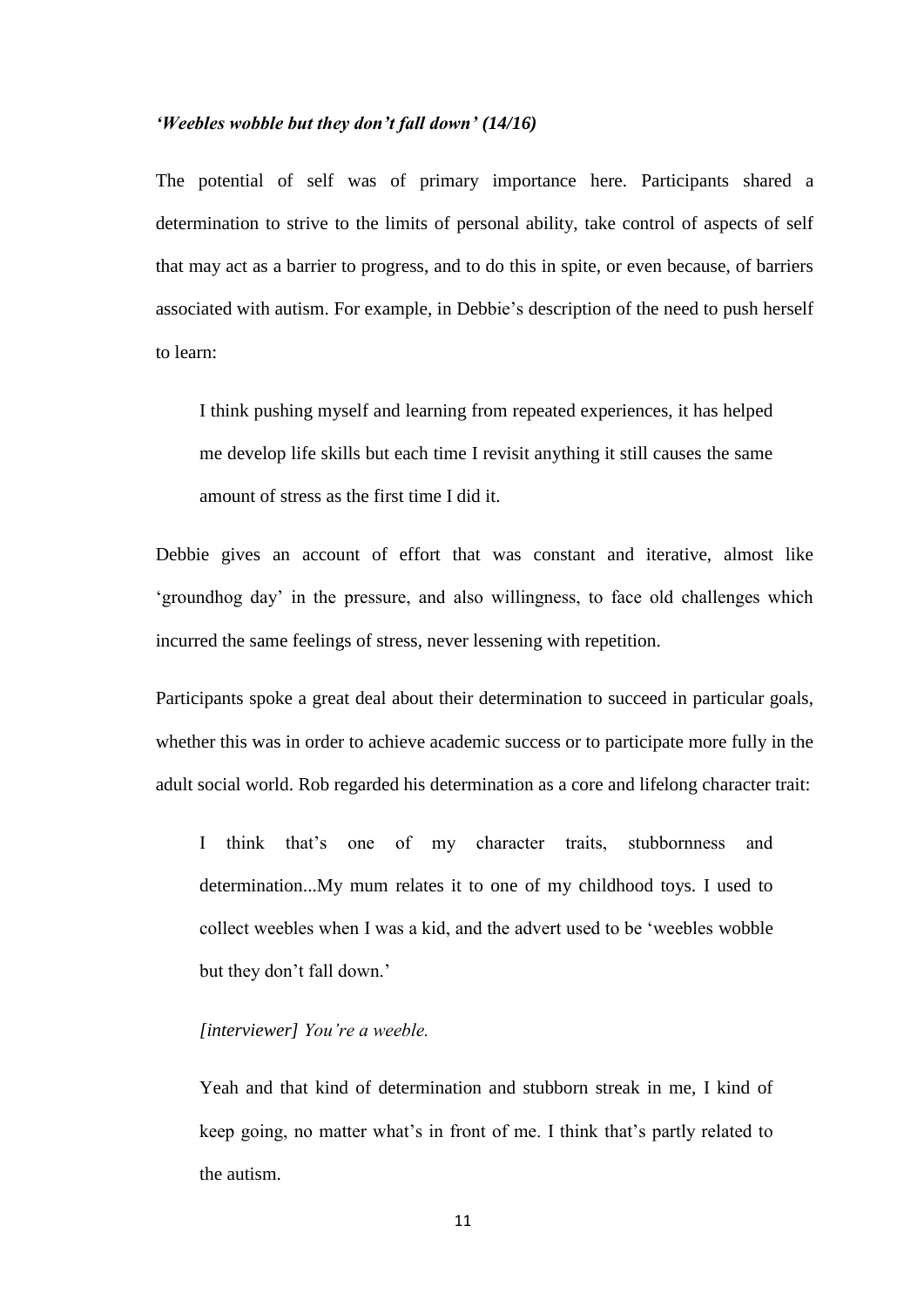Using his mother's analogy, Rob described this characteristic as central to himself - it is within the physical nature of a weeble that it cannot be knocked over, and likewise, Rob's determination to carry on in the face of challenges seemed a fundamental aspect of himself. Likewise, Christian seemed ready to embrace failure and be philosophical about the experience:

You cannot achieve success if you are scared of failure. If you're not afraid to fail your chances of succeeding increase mentally but you're never going to get there unless you risk it all away. I risk failure and was proud of what I do. Sometimes 50% of the fun can actually be failing. Learning from your mistakes. Waking up the next morning and saying 'ok here I come again'.

In many of these accounts, there was a theme of repetition. A weeble is a small toy that is perpetually in motion, always on the verge of, but never actually, falling over. Others cited the need 'not to stop' but to keep repeatedly striving, even if the hundredth attempt is every bit as stressful as the first. The experience of failure becomes an important aspect of the learning - even, in Christian's case, a positive aspect.

Participants described successes that had arisen from a conscious determination to achieve valued goals, and in doing so, be willing to risk failure - to prove to self and others that they possessed the potential for success. Linked to this was the desire to demonstrate that barriers could be overcome. Narratives of success were often framed within the context of obstacles to be surmounted, which they made sense of either as personal (internal) barriers, or (external) barriers associated with their autism diagnosis.

For Aimee, the hurdles to be overcome were the - -low - expectations that others had of her: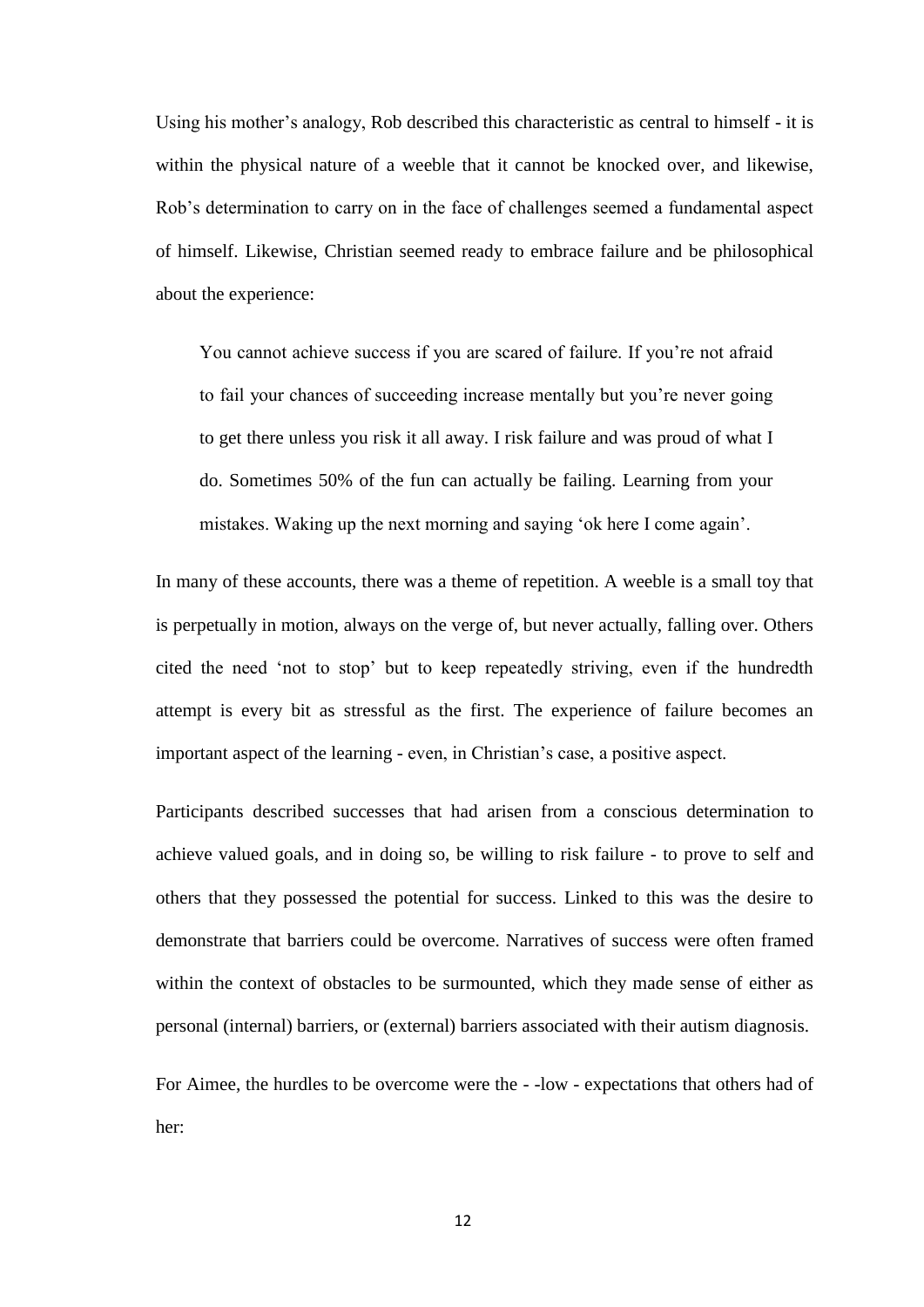Well, I remember every single little meeting – you know when they have these meetings about how they think you're going to do in the future? – I remember every single time it was like 'she's doing better than we expected' and I was like 'well what did you expect?'

Aimee was very precise in her memory of 'every single little meeting' and her repetition of 'every single time' emphasises the impact of the responses she received from adults in authority, whose expectations were consistently out of step with her actual progress. Success for her was the confounding of those low expectations. Elliot described re-sitting an exam with adjustments in place for him, and moving from a fail grade to an 'A' grade:

Obviously a sense of achievement that I felt that I had a grade that was obviously a lot more representative of my ability…because since 'D' was a result of a particular difficulty not as a result of not being able to do it...Well, if I had got the 'D' and then hadn't been given the opportunity to do it again and have it explained then obviously I think I would have felt a bit hard done by…But, em very happy that I obviously got the support and had the chance to try it again.

In this case, the hurdle to be overcome was a lack of understanding from his teachers. Success stemmed directly from appropriate adjustments being put in place, and in Elliot's case, the difference this made was extreme. In his comment that he would have 'felt a bit hard done by' if he had not had this support and second opportunity, there was a strong message. Although understated, it was rendered emphatic by repetition of the word 'obviously'. Where for Elliot, this account was presented as an experience of success and self-affirmation (in his understanding that the barrier was connected with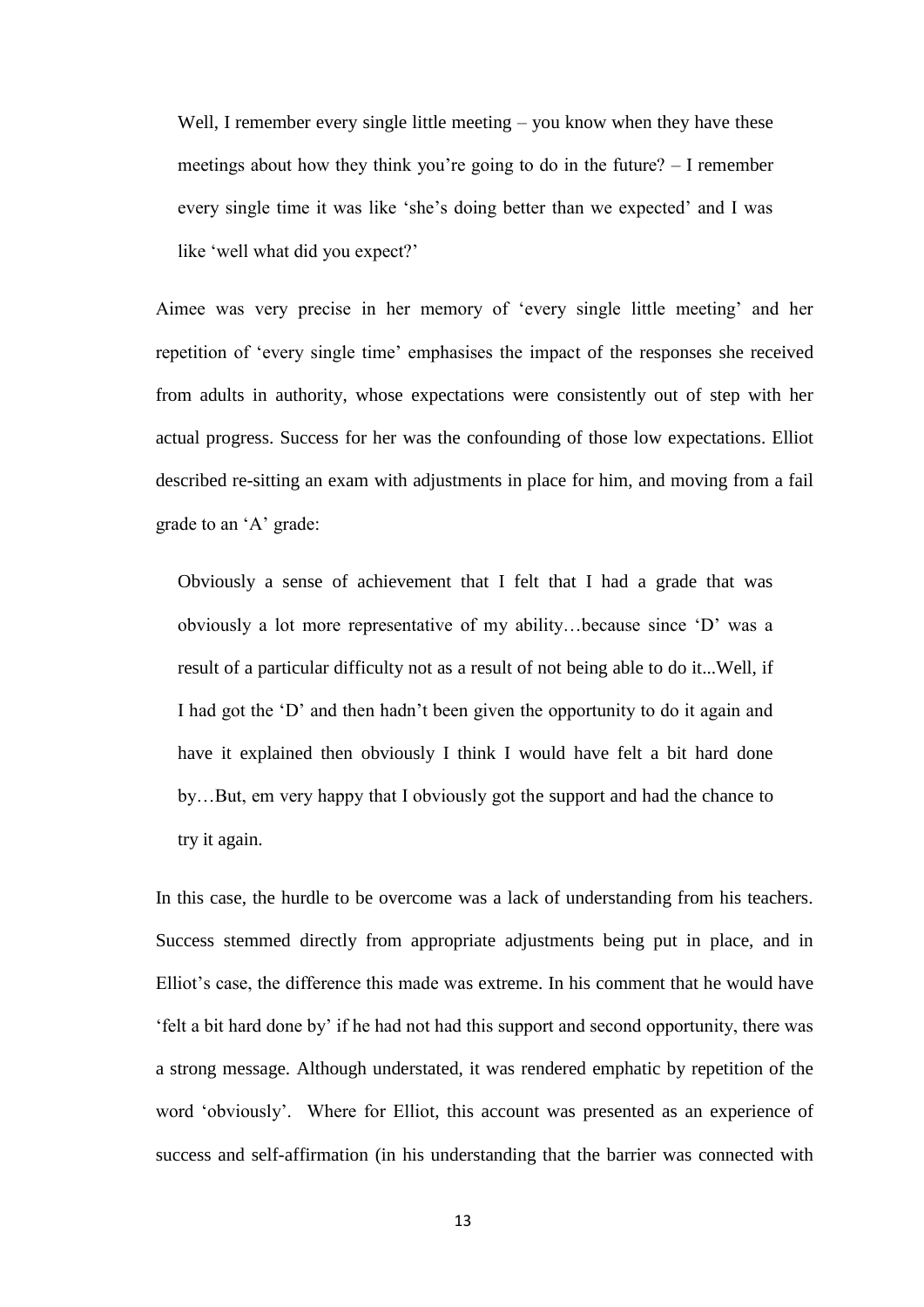autism and not his abilities per se), for others without this second chance, it would have become an experience of failure, leaving him with a sense of injustice and potentially limiting his educational opportunities. Debbie described the support she received postdiagnosis as making the difference between passing and failing her GCSEs:

After getting the diagnosis mom...explained all of my stresses and managed to get me a room on my own with a key to go to the toilet if I needed to, as the toilet is also a big issue for me...after doing my GCSEs in a [private] room I then passed them which proved it was the environment rather than my learning skills.

These relatively small adjustments validated Debbie's experience of having the potential to achieve, but having been unable to do so before her support needs were recognised. Accounts revealed firmly-held beliefs in the potential of the self, and the necessity to hold onto those beliefs in the face of negative experiences.

## *'Having the diagnosis put this barrier there as they looked at the label instead of me' (11/16)*

Participants talked of the ways in which autism, either through the 'label' or through the associated difficulties, had acted as a barrier for them. Debbie talked of the diagnosis itself as a barrier:

I feel that having the diagnosis put this barrier there as they looked at the label instead of me and this is why I don't tell many people that I have a disability…"

Debbie's own identity had been replaced by the label of autism, and so she preferred to hide the label.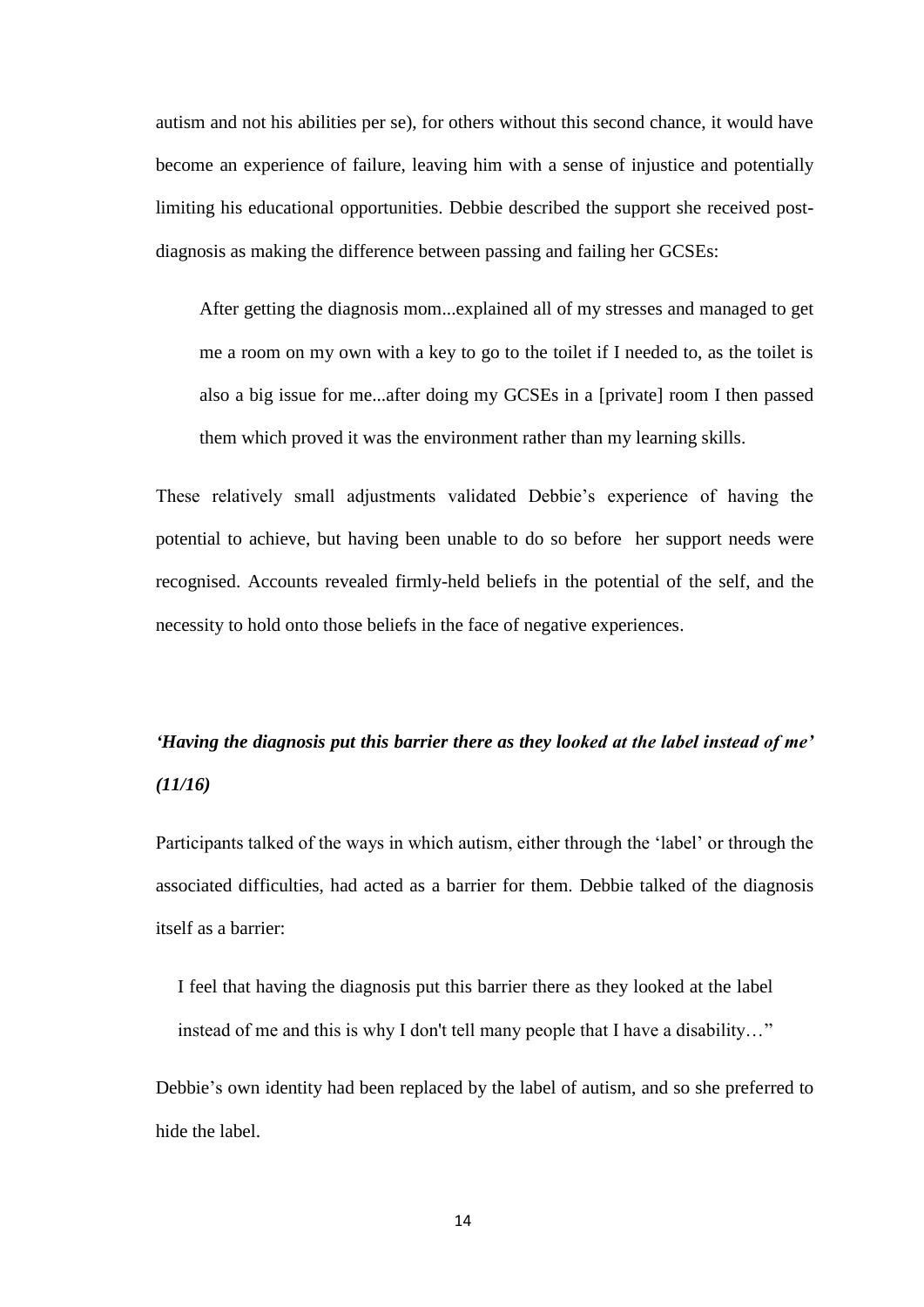Autism is often regarded as a continuum, with 'atypical' (autistic) meeting 'typical' (non-autistic) at a certain, but non-specified point on the continuum. Participants considered these typical/autistic boundaries in relation to themselves. Ben articulated his sense of himself as an autistic person changing according to mood or circumstance:

On a good day it's just barely there, just something in the background but on a bad day when you're sat on your own (or reading Facebook and seeing what life is life for everyone else) it is tempting to imagine how things might have been different.

In this example, Facebook seemed to compound the problem rather than alleviate it. This may seem surprising, since social media has been held up as offering great potential for autistic users. However, as it is a social medium that often mirrors real social groupings, it can also, as here, serve to remind users of a social world from which they feel excluded.

Hannah considered her social success in achieving, through considerable effort and courage, what a 'normal' [her words] person would manage with relative ease:

It's the autism that made it a success, really. Normal people without autism or anxiety issues just do these things. It's a success 'cause I managed to do it despite the autism making it difficult.

In contrast, Josh considered how the same trait could be viewed as autistic or typical, depending on who was doing the viewing:

Would somebody classed as normal do the same thing, do you know? You've got to be so careful of creating difference where there isn't any difference as such...Is my anxiety AS or is my anxiety what a normal person would have.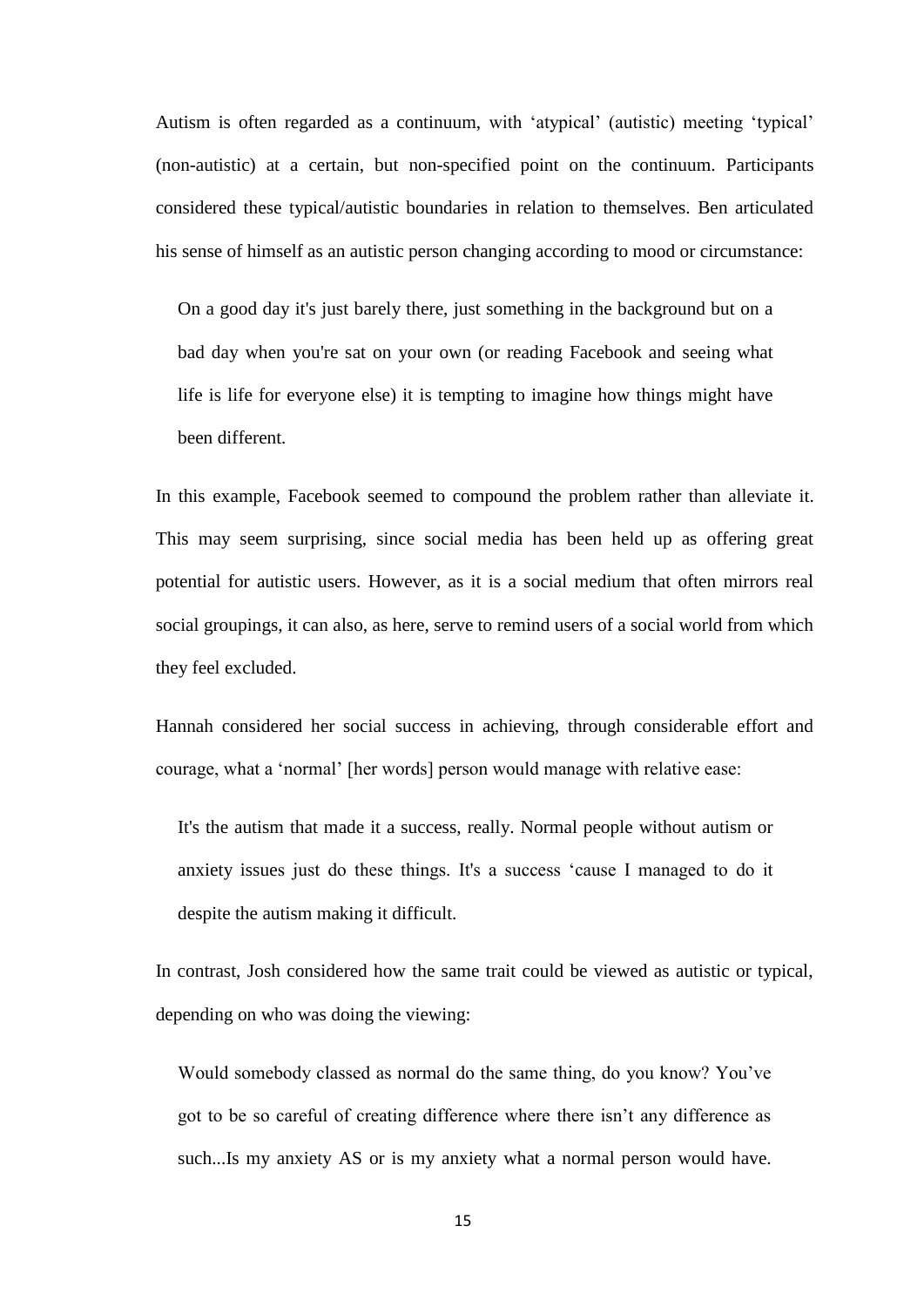Getting anxious over my driving test for example. Plenty of people get anxious over a driving test.

In his caution about 'creating difference where there isn't any difference as such', Josh articulated a key dilemma. Participants described awareness of difference, both in their approach to the world and the response of others to them. However, they were still very much in-the-world, and these differences were not all-encompassing. Josh's words caution that the label can in fact have a de-humanising effect; the dominance of 'difference' over commonality in the 'autism identity'. Sandy, who was unsure if he agreed with his autism diagnosis, reflected on the complexity of defining associated characteristics within himself:

It's at least very difficult and probably impossible to say – 'well it's not' or 'yes it is'. Regardless of what you say it's going to be part of you because it's intimately linked. Or not intimately linked but I don't know what the difference is. And nor do they...after a while people start saying everything is to do with it. And then what's the point of saying it?

Although individuals also talked of the positives of diagnosis (for example, Hannah: I think my life's improved since, because I know I'm not just making a fuss over nothing, and I have a word for the way I am) these accounts illustrate that the experience of an autism diagnosis involves, at least in part, facing new barriers - those imposed by the presumptions of others. Individuals had to find ways of overcoming these barriers in order to achieve success, and as illustrated in the next section, it was sometimes this that defined the success.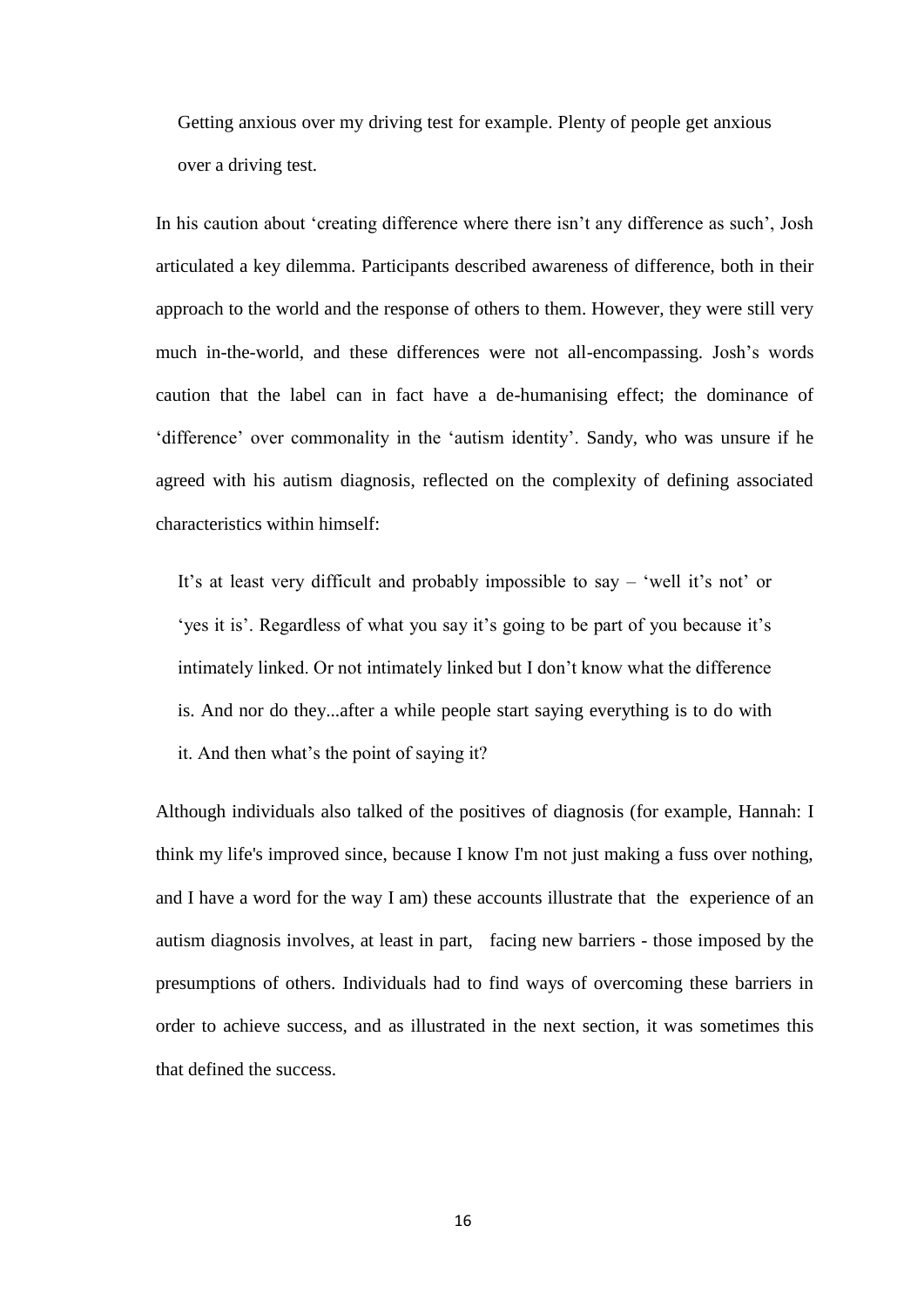#### *'And that's what drives you forward. It's like "I will show you"' (13/16)*

Often, successes were defined by exceeding either participants' own expectations, or those of the people around them. In Josh's case, achievement was important in order to prove wrong those authority figures who had written him off during his school years:

Because I've got a lot of bad memories of people in education who basically said to my mum 'Josh will not achieve anything in his life'. And that's what drives you forward. It's like 'I will show you' and that's what it's all about really.

Accounts revealed a determination to achieve, and suggested an awareness of their own potential, even in the face of external barriers. For some, their differences growing up had led them to be judged and under-estimated. Worryingly, judgements sometimes came from educators who were instrumental in either affording, or withholding, opportunities. Potential to succeed was therefore very directly affected by the way in which they were perceived by the authority figures surrounding them. In other cases, participants under-estimated themselves. They nevertheless worked to the best of their abilities and in doing so, surpassed their own expectations. Hannah was surprised by her achievements, despite the fact that they had been predicted by her parents and teachers:

...because I really didn't expect to do that well. You asked if anyone expected me to do so well in my 'A' levels; my mother said she wondered if I'd get an 'A'. Physics teachers had believed I could get an 'A' (I never thought I could and still don't know how I managed to!).

Participants often responded to their situation by wanting to improve understanding of

17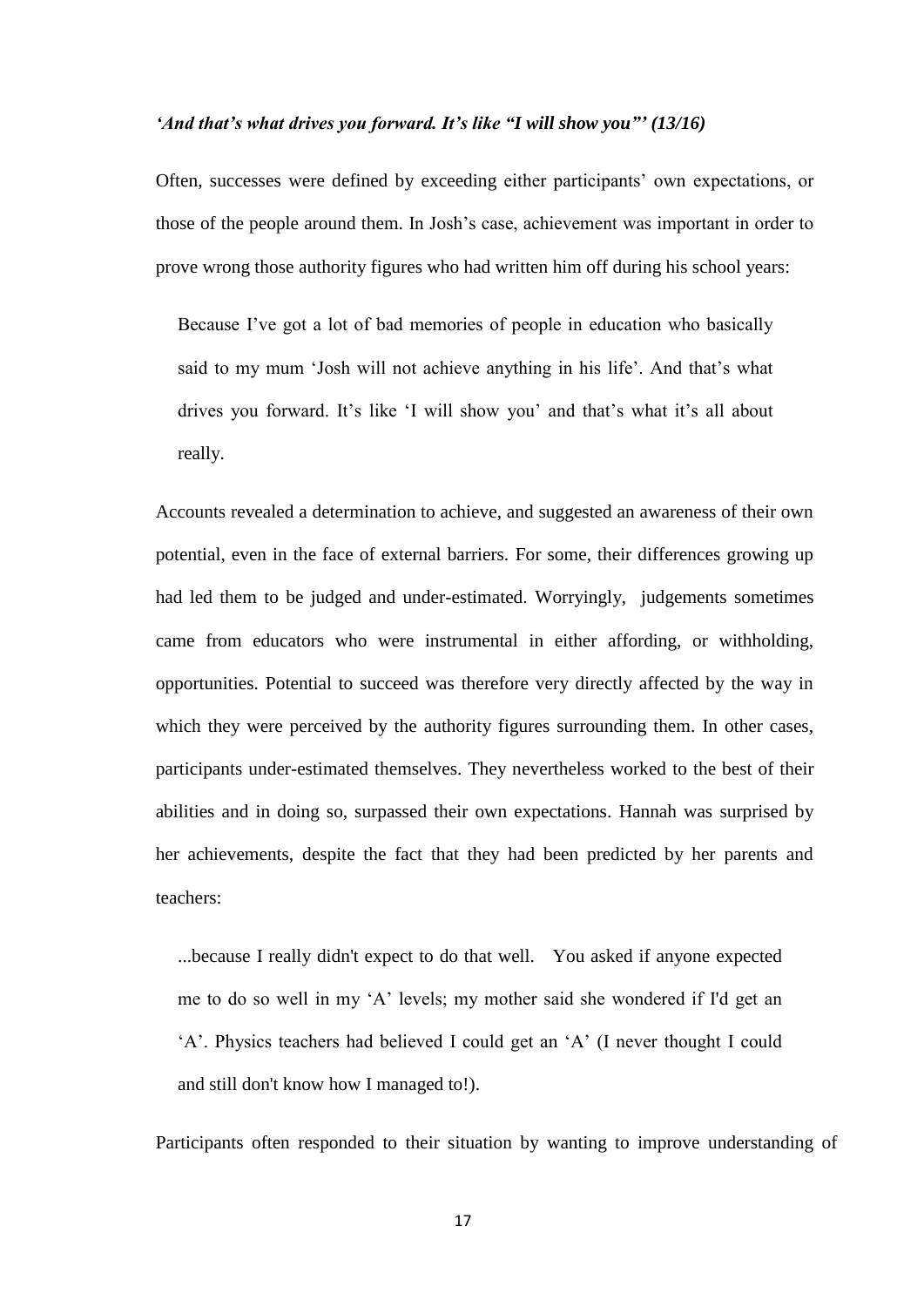autism. Greg described a spontaneous decision to stand up in assembly and share his experience of having Asperger syndrome:

I just felt like I wanted to speak up and say something…Next thing you know I got a letter from one of the girl's classes that everybody's signed and it said 'thank you for being so brave'…

Debbie wrote a personal account to be used for staff training and recounts her reasons for doing so:

Having AS I wasn't able to let people know how I felt and things I found difficult, the only person I would tell is my mom, but as I get older I feel it's important to let people know as other people who have been diagnosed may feel the same and not be able to let people know

In these ways, participants were using their experiences to connect themselves not just with autistic/disabled communities, but with the community as a whole, finding ways to create positive outcomes from their challenging situations.

In summary, participant responses were very individual as would be expected, reflecting a diverse group of participants with different life experiences and perspectives. What these different narratives share is the description of needing to work hard, not just towards their goals, but also to overcome barriers – barriers which might be internally experienced or externally imposed. The depth and eloquence of these accounts suggested the expression of ideas and opinions that had been formed and contemplated over a period of time. In many cases, the research seemed to offer the opportunity for participants to voice long-held thoughts on their own situations.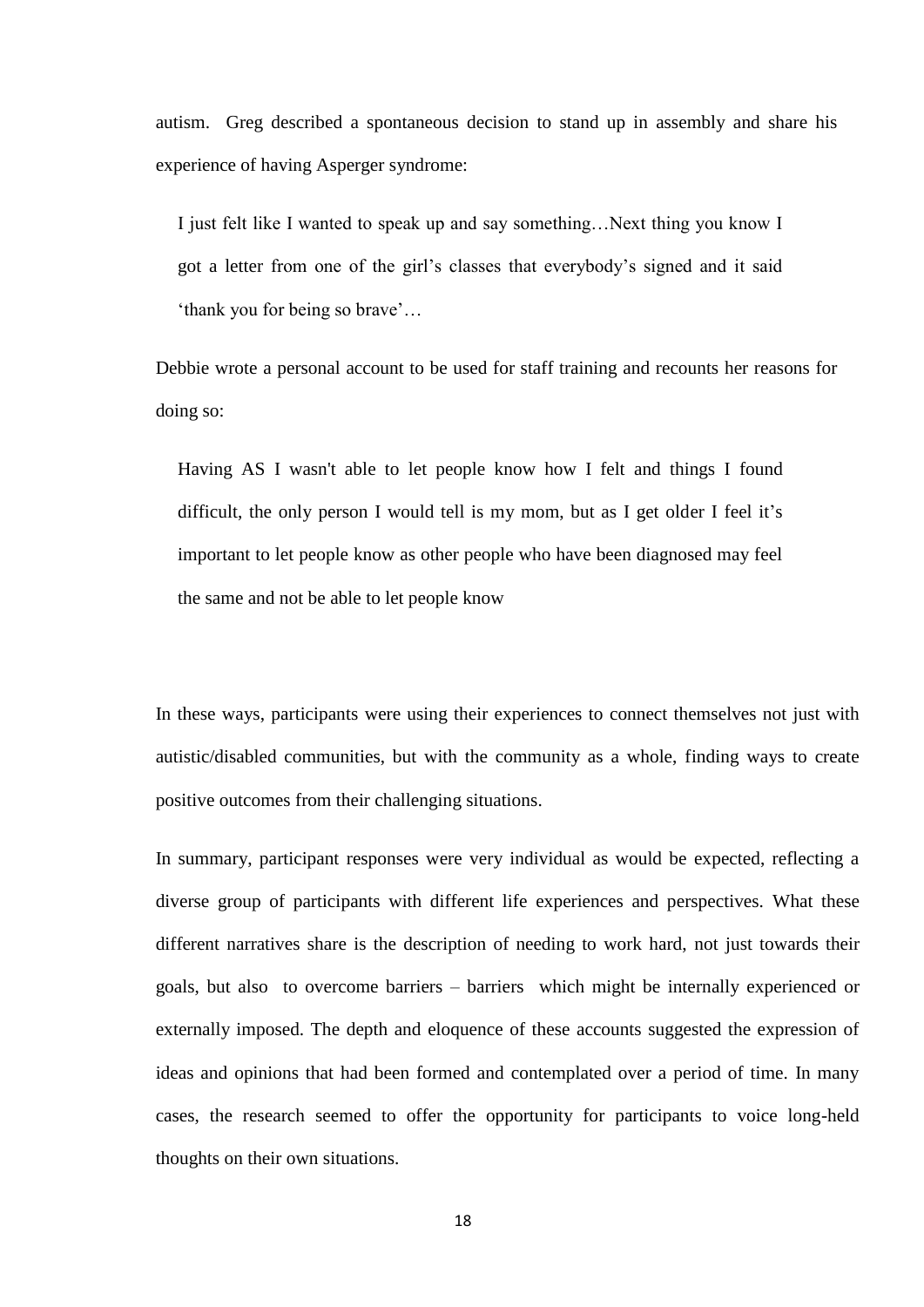#### **Discussion: The 'cost' of success**

Within the current environment of higher education, additional support is contingent on disclosure of diagnosis, but for autistic students, like others with less visible disabilities, disclosure is also a choice (Riddell, Tinklin and Wilson, 2005). Decision to disclose will be influenced by, amongst other things, the ways in which individuals identify (or not) with the diagnoses they have been given (Holt, 2012). Individuals may subscribe to different identities (eg. disabled, non-disabled) depending on time, context and, to some extent at least, personal choice.

Within this study, reflections on success revealed experiences framed by awareness of disability. There were descriptions of personal barriers, sometimes related to social anxiety but at least as often, to the assumptions and limitations imposed by others. In order to succeed, participants had been forced to resist deficit-based interpretations of autism from others. Voices of resistance were apparent throughout the accounts - articulating in very different ways participants' determination to reach their goals, with or without support. Narratives referred to negative experiences at school, and in contrast, participants often described their university experiences as positively transformative, describing not just academic, but also social success. Madriaga (2007) found that students welcomed the opportunity to re-invent themselves at university, and this often seems to have been the case in these accounts, albeit with continuing challenges.

This research also revealed considerable challenges faced by young autistic students within the compulsory education system. These young people had the potential to succeed, as evidenced by their transitions into higher education. However, within their narratives, they presented more as 'lucky escapees' than products of an effective and inclusive school system. Adjustments often came later, following initial resistance from educators, and depended upon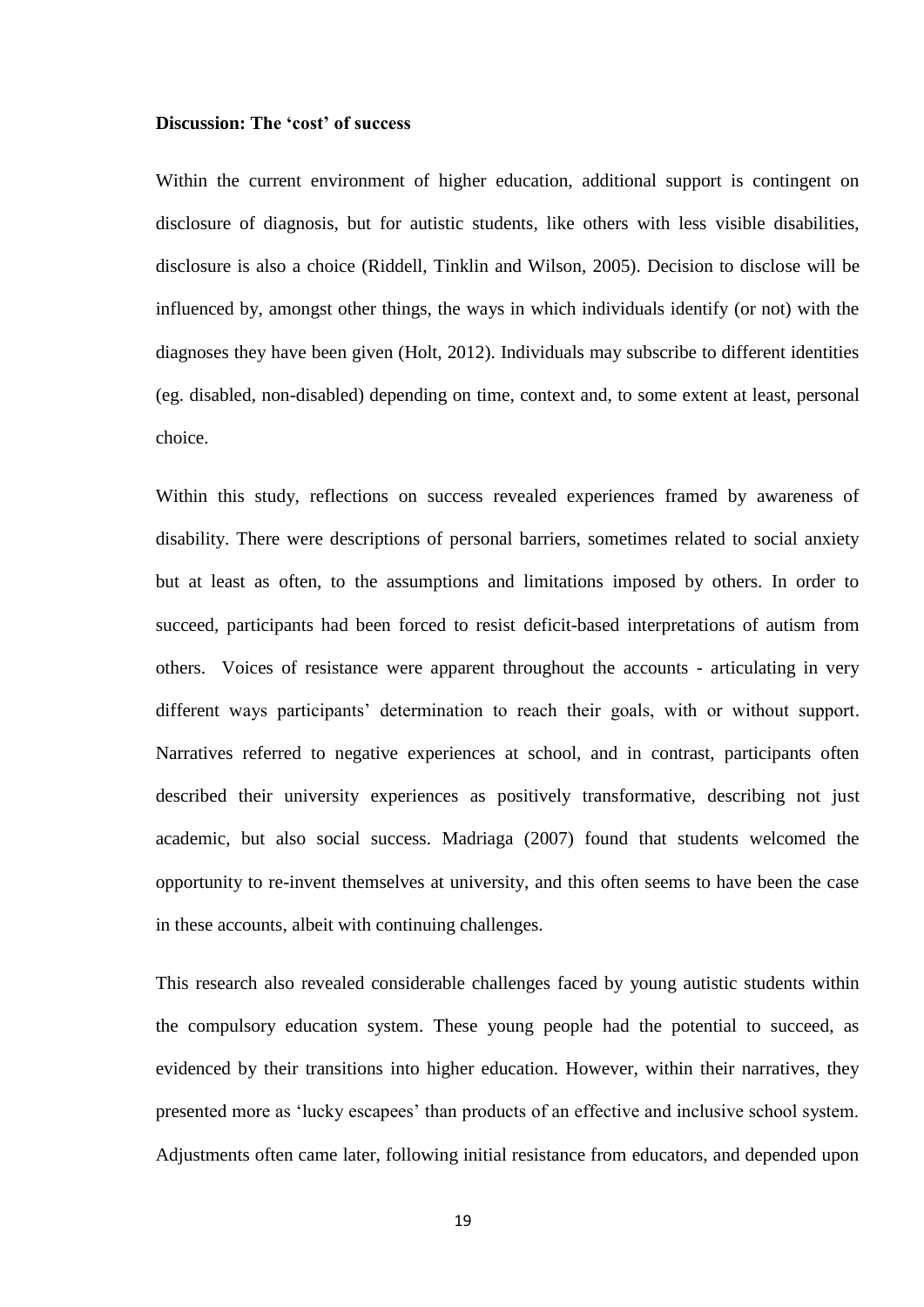a minority of isolated champions or serendipity, rather than a network of supportive professionals. Accounts were less critical of the higher education system, perhaps due to its ability to offer opportunities for transformation, reinvention and escape, or perhaps, as found in other studies, simply because the experience of higher education was better than school (Hopkins, 2011).

Nevertheless, within the accounts is evidence of supportive people who had pivotal roles in enabling and encouraging their achievements, and this is not insignificant. The pedagogues, peers and parents who, in countless small and often simple ways, removed barriers, opened up possibilities, and influenced the futures of participants for the better, should be viewed as examples of what is possible within our current societal structures.

#### *Negotiating the diagnosis*

All participants in this study had a formal diagnosis of autism, although not all agreed with it. Whilst some had pursued diagnosis for themselves, others had it imposed upon them in childhood, causing a traumatic period of coming to terms with its implications. Still others reacted with an ambivalence that suggested unproblematic acceptance. In short, responses and experiences were hugely different even in this fairly small sample. Diagnostic labelling is a problematic practice. Its stated intention is to support the child and ensure they receive better provision and opportunities. As Allan (1996) has suggested, "...in a climate of resource constraints, distance from the norm has become valued" (223) and this is particularly apparent in the case of autism, where specific implications for therapies and interventions are attached to a diagnosis. Other studies looking at higher education students have indicated that diagnostic labels were useful in enabling practitioners to be more aware and to ensure that adjustments were put in place (Madriaga and Goodley, 2010; Molloy and Vasil, 2002) More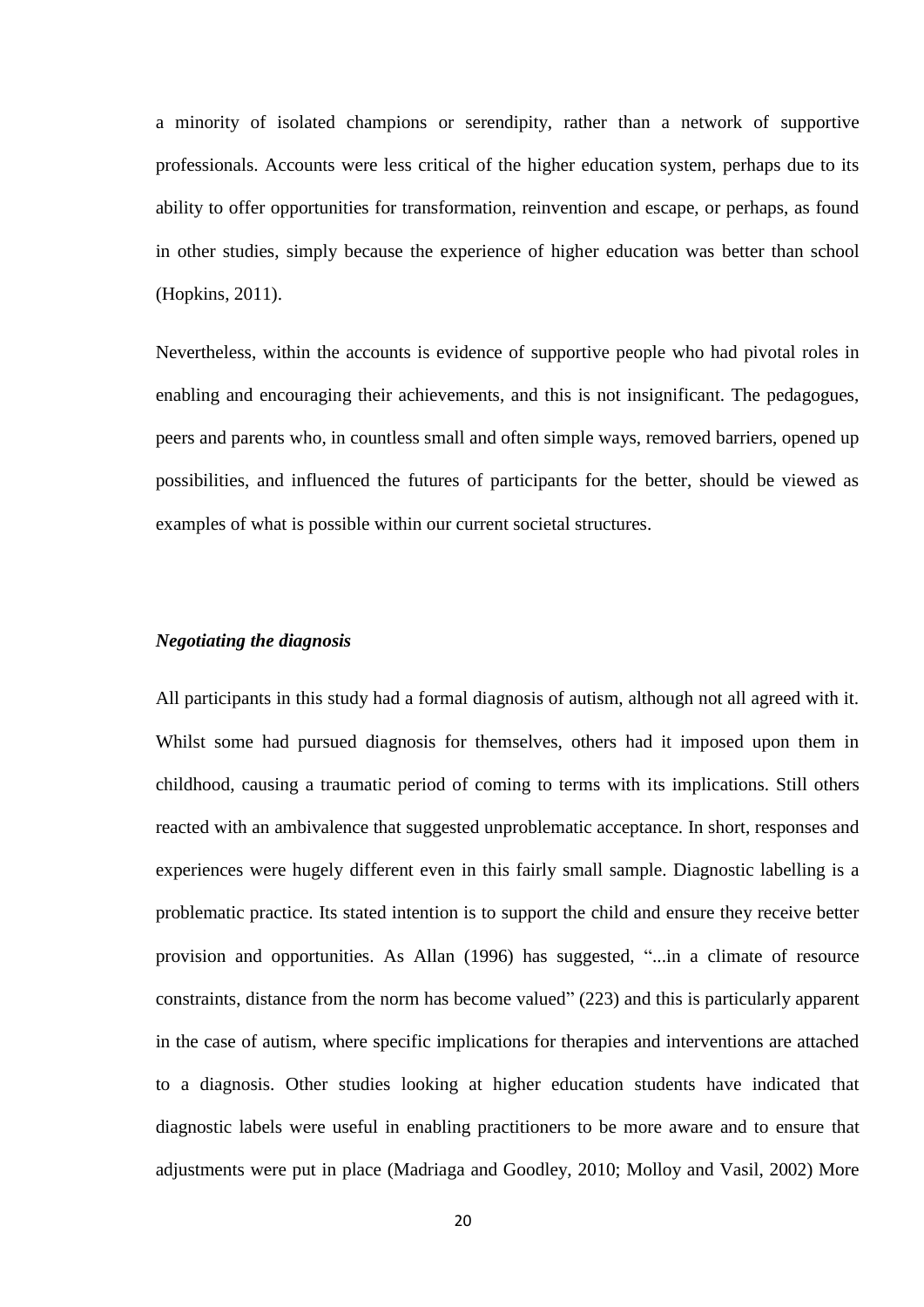often, the key difference for these participants was better self-awareness and crucially, less self-blame. Diagnosis removes, or at least reduces, the barrier of feeling personal responsibility for disabling experiences. Yet even for those who welcomed diagnosis, the tone was not celebratory, but more bittersweet, with the label bringing its own challenges. This is arguably the problem with diagnosis and how it is currently used  $-$  it is primarily a language of categorisation, rather than a force for change.

The diagnosis of autism is often imposed upon individuals without their choosing it (Shakespeare, 2006), and there needs to be recognition that to apply a label that is likely to influence that person for the rest of their life, whether or not they have chosen it themselves, is not a neutral action which carries no further responsibility. Rather, it is a radical action, carrying significant potential for damage. Within the sphere of higher education (and indeed, employment), it becomes a different type of issue. In common with similar legislature elsewhere, the UK Equality Act (2010) confers a range of rights and adjustments for disabled people, but these are entirely dependent upon individual disclosure, which is in turn dependent on the individual having some acceptance of their diagnosis and indeed, awareness of their potential rights.

It is of note that participants responded to the negative experiences in their lives by wanting to improve understanding of autism and the situation for autistic people more generally. They had often chosen to make themselves 'extra-visible' in their school careers, foregrounding their 'autistic self' in order to share their personal experiences with peers or educators. There were examples of this even in cases where the participant had described ambivalence about the part autism played within their sense of identity, as described by Debbie. She and others saw themselves as agents for change - writing, speaking and performing in order to share their experiences.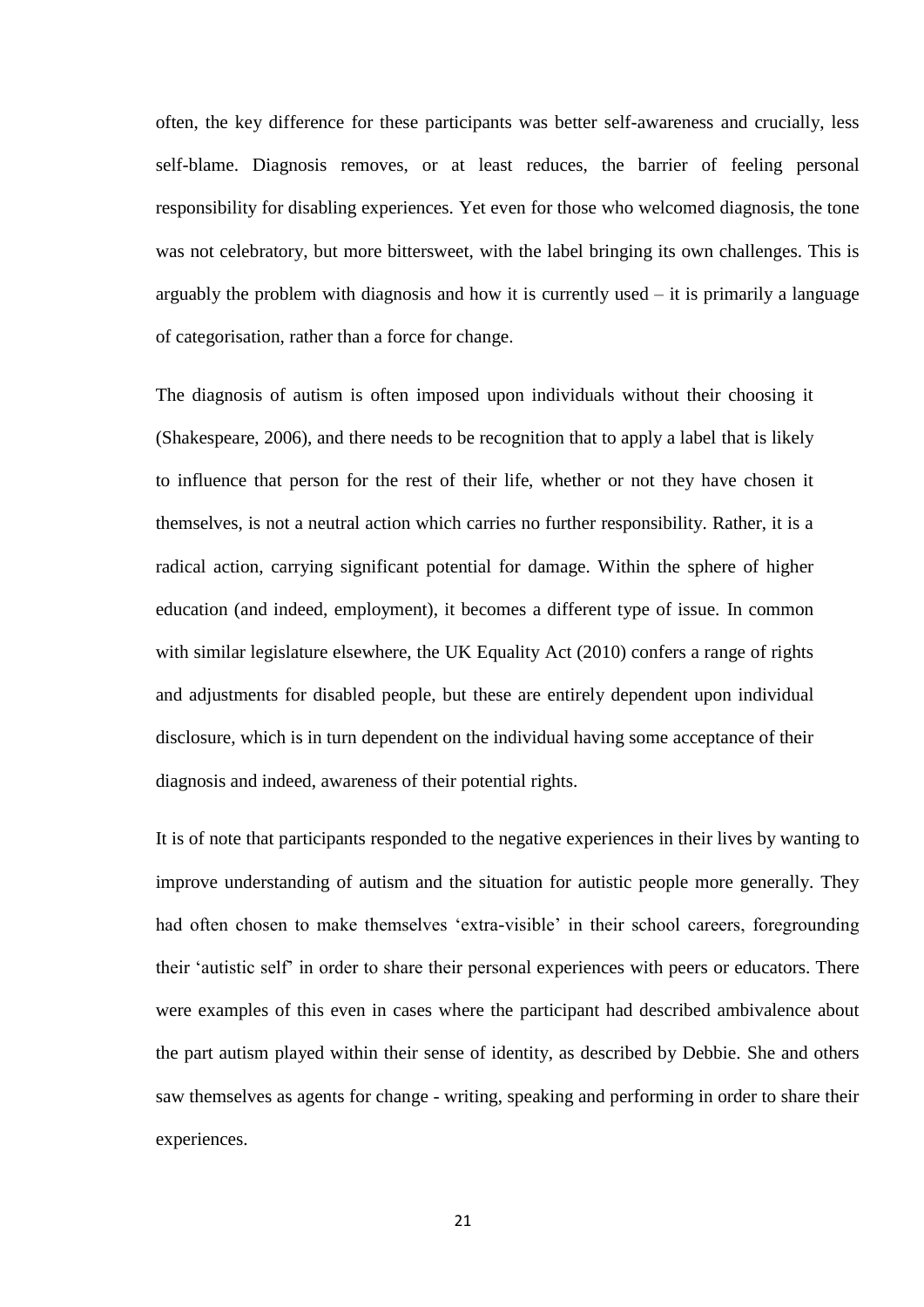Participants were active in their efforts at self-work, willing to risk failure and face personal challenges in order to reach their goals. At the same time they resisted presumptions associated with the autism label, and articulated instead the complexity of autism as an identifier, and indeed its inadequacy in representing their experience. Brownlow & Dell (2013) noted that autistic individuals currently draw strategically on discourses around disability, contingent on which may the most appropriate course of action for the current time, and suggest that rather than debating the 'true' ontology of autism, energies are better spent focusing on the common disadvantages and inequalities experienced by those so labelled. Within this study, participants likewise took pragmatic decisions about their identifications and indeed, through their activities they took ownership of 'what it means to be autistic' and sought to change this in positive ways. The philosopher Ian Hacking has talked of such narratives creating a "looping effect" (Hacking, 1999, p.34), whereby the new knowledge that is produced by autistic accounts influences interactions between autistic and non-autistic people and also influences the ways in which autistic people think about themselves. Through this looping effect, how autism is understood, defined and even classified is itself transformed.

This challenging of dominant ideas through lived experience potentially helps to bring autism studies into line with some other areas of disability studies, in which debates are influenced more equally by stakeholders who experience disability and those who do not. They contribute forcefully to discussions surrounding diagnostic labelling practices, highlighting the additional barriers, internal and external, that these processes can impose upon the individual, as well as the benefits that they could and should confer. As Broderick and Ne'eman (2008) observe, counter-narratives of autism such as these play an important role "in the process of cultural critique and resistance to ideological hegemony." (474).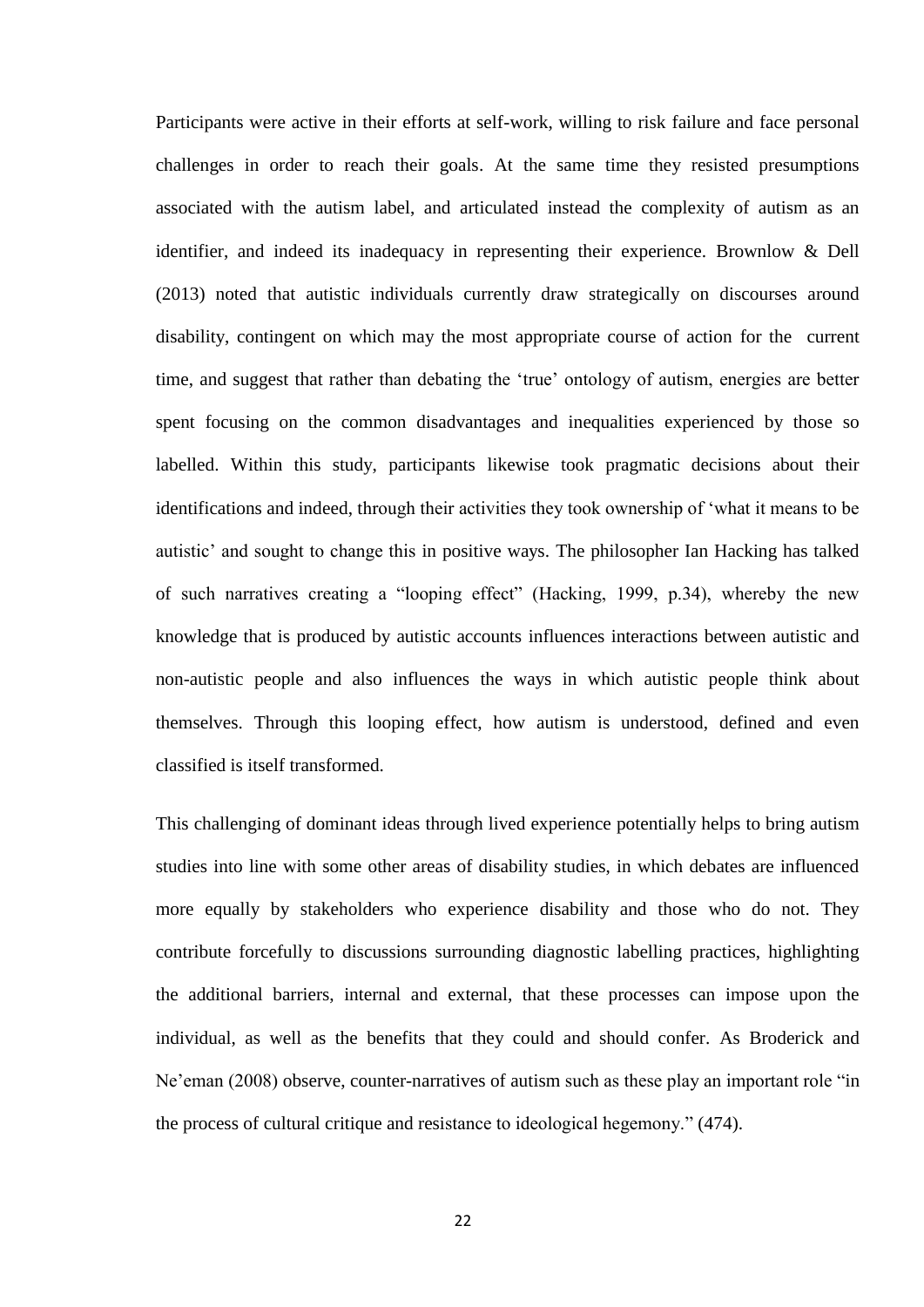#### *Reflections on the participatory approach*

In choosing to focus in-depth on the experiences of a relatively small number of participants, my findings are inevitably constrained by sample size, and caution must therefore be exercised in generalising results. It is acknowledged that IPA research cannot be used to generate nomothetic claims, although key emergent themes can be of use in moving understanding forward on a more general level (Smith, Flowers and Larkin, 2009). The participatory model demanded considerable commitment from those involved. Other studies have found that the time commitment required for participatory approaches can be problematic (Nind, 2011) and may reflect the researchers' values, rather than those of participants (Bourke, 2009). In this light, the zero dropout and subsequent willingness from participants to comment on publications would seem to offer a validation of the approach. More broadly, it indicates the huge (largely unused) potential that autistic individuals have to become a force for positive change - and ought to be a call to arms for practitioners and academics within the autism field to harness this potential and acknowledge the contribution it offers. This research focused on areas of success rather than failure and sadly, was highly novel in doing so. All of the participants within this study had experienced successes within their lives. These were not limited to academic successes; however, by entering higher education, they had each achieved one of their life aspirations, and were working towards others. They demonstrated that they were resisting limitations imposed by a deficit model of autism, or by narrow, two-dimensional definitions.

All study participants were sent a draft of this article for comment. Four offered feedback, concurring with its findings and commenting on the similarity of their experiences, especially with regard to the double-edged sword of formal disclosure: 'I often wondered if I had sold my soul to the devil'.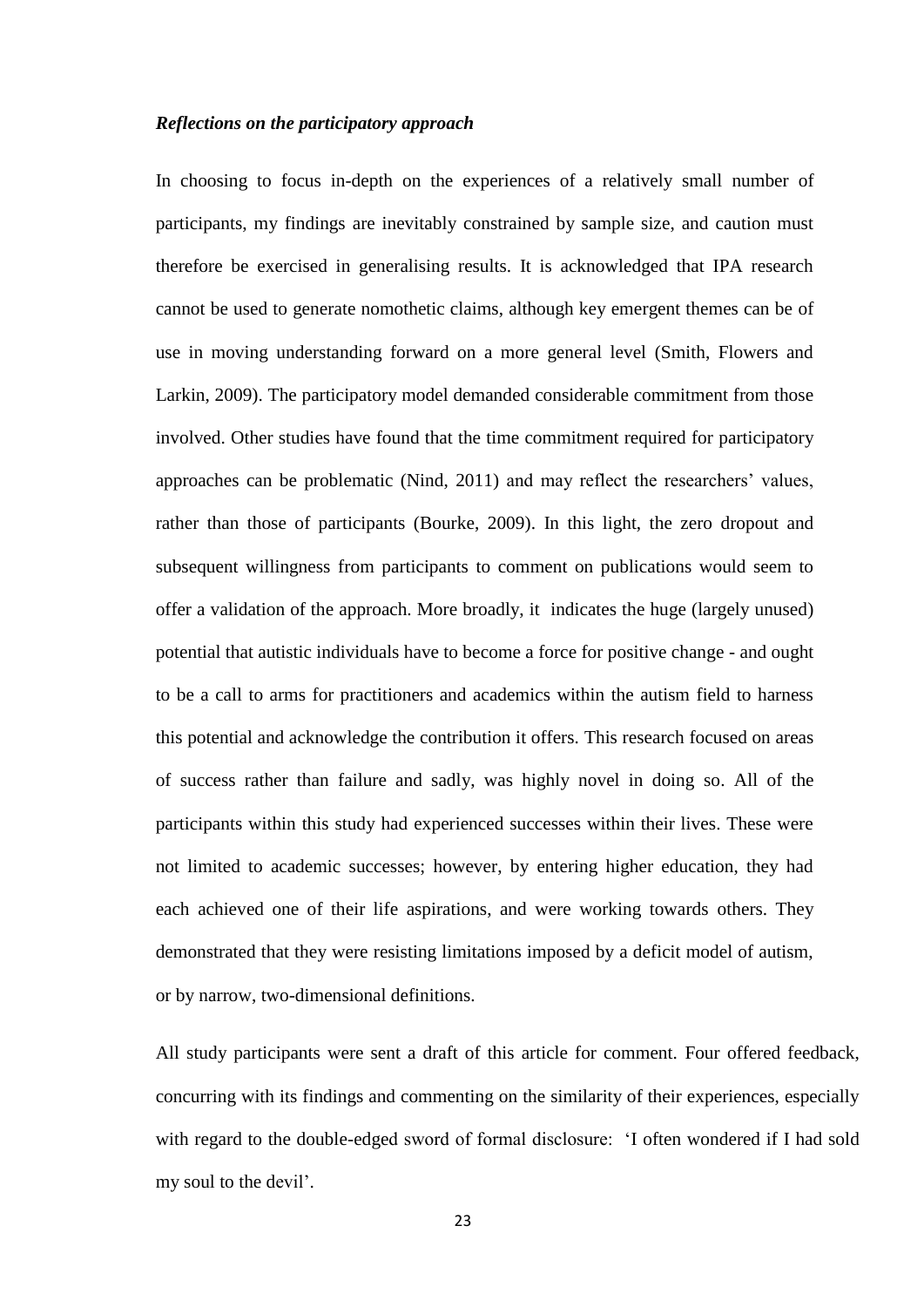#### **Conclusions**

Higher education plays an increasing role in the lives of young people, as more are steered towards undergraduate and postgraduate study as the pathways most desired by employers. In the very act of disclosing disability and seeking adjustments, students are faced with further hurdles to negotiate, requiring their time and effort, and potentially causing stress – an additional challenge that non-disabled students do not face. Institutions, and the staff within them, need to take note and seek to minimise the stress caused by their own systems. The pressurised higher education environment has already been linked to an increase in students with mental health needs (Callender et al., 2011).

Participants were on the whole positive about their experiences within higher education. However, there were within this study (and echoed in the wider literature) many descriptions of social alienation; of being misunderstood by figures of authority, and of the enormous extra effort required by them in comparison to their non-autistic peers. An important finding for educators is that, in many cases, the accommodations that made the difference between success and failure for these participants were very minor: for instance, access to toilet facilities or discussion of the implied meanings of exam questions. In an educational environment that properly values individuality above conformity, many such adjustments could be available without the need for individual disclosure. Moreover, they may well benefit the many rather than the few. Higher education environments are increasingly diverse and provision needs to be flexible enough to accommodate diversity in all its forms – an inclusive approach benefits other non-traditional learners such as international, mature and part-time students (Morgan, and Houghton, 2011). Recognition of the impact that can be made by simple adjustments is of huge value not only to autistic students but to *all* students – illustrating inclusivity as an achievable aim, rather than a complicated ambition.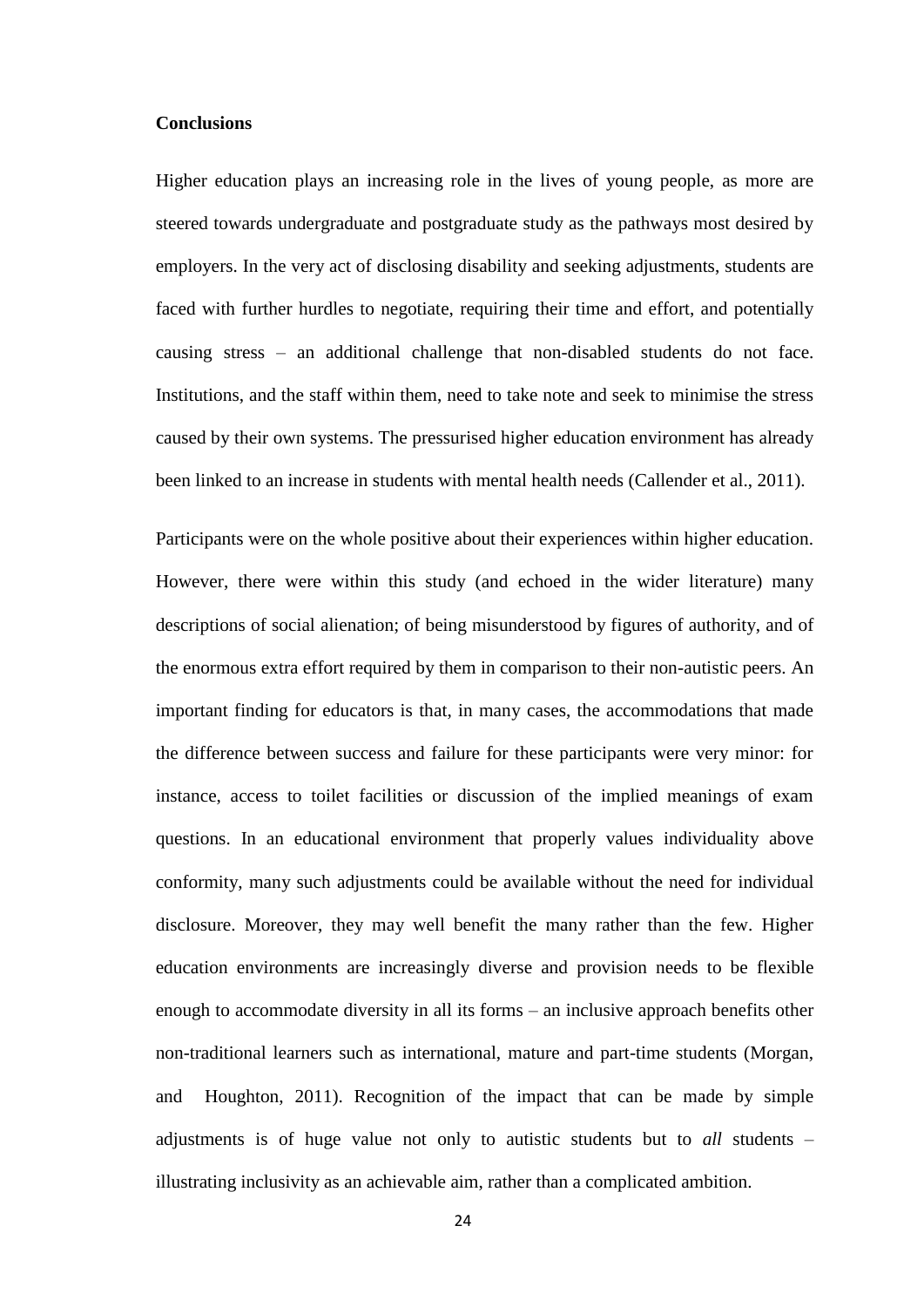## **References**

Adams, Mike, and Sally Brown, eds. 'Introduction' In *Towards inclusive learning in higher education: Developing curricula for disabled students*. Routledge, 2006.

Allan, Julie. "Foucault and special educational needs: A'box of tools' for analysing children's experiences of mainstreaming." *Disability & Society* 11, no. 2 (1996): 219- 234.

APA (American Psychiatric Association). "APA (2013) Diagnostic and statistical manual of mental disorders (DSM-5), 5." *Aufl. APA-Press, Washington, DC*.

Authors (2004).

Barer, Robin. "Disabled students in London: A review of higher and further education, including students with learning difficulties." (2007).

Billstedt, Eva, I. Carina Gillberg, and Christopher Gillberg. "Aspects of quality of life in adults diagnosed with autism in childhood: A population-based study." *Autism* 15, no. 1 (2011): 7-20.

Broderick, Alicia A., and Ari Ne'eman. "Autism as metaphor: Narrative and counternarrative." *International journal of inclusive education* 12, no. 5-6 (2008): 459-476.

Brownlow, Charlotte, and Lindsay O'Dell 'Chapter 4: Autism as a Form of Biological Citizenship', in Davidson, J. and Orsini, M. (eds.) Worlds of Autism: Across the Spectrum of Neurological Difference. Minneapolis: University of Minnesota Press. 2013.

Bourke, Lisa. "Reflections on doing participatory research in health: participation, method and power." *International Journal of Social Research Methodology* 12.5 (2009): 457-474.

Bourke, Roseanna. "The ethics of including and 'standing up'for children and young people in educational research." (2017): 231-233.

Callender, J., J. Fagin, G. Jenkins, J. Lester, and E. Smith. "Mental health of students in higher education." *London: Royal College of Psychiatrists* (2011).

Equality Act 2010 (c. 15) 2010. London: Crown Copyright. Available at: [http://www.legislation.gov.uk/ukpga/2010/15/pdfs/ukpga\\_20100015\\_en.pdf](http://www.legislation.gov.uk/ukpga/2010/15/pdfs/ukpga_20100015_en.pdf) (Accessed: 15 December 2015).

Flanagan, John C. "The critical incident technique." *Psychological bulletin* 51, no. 4 (1954): 327.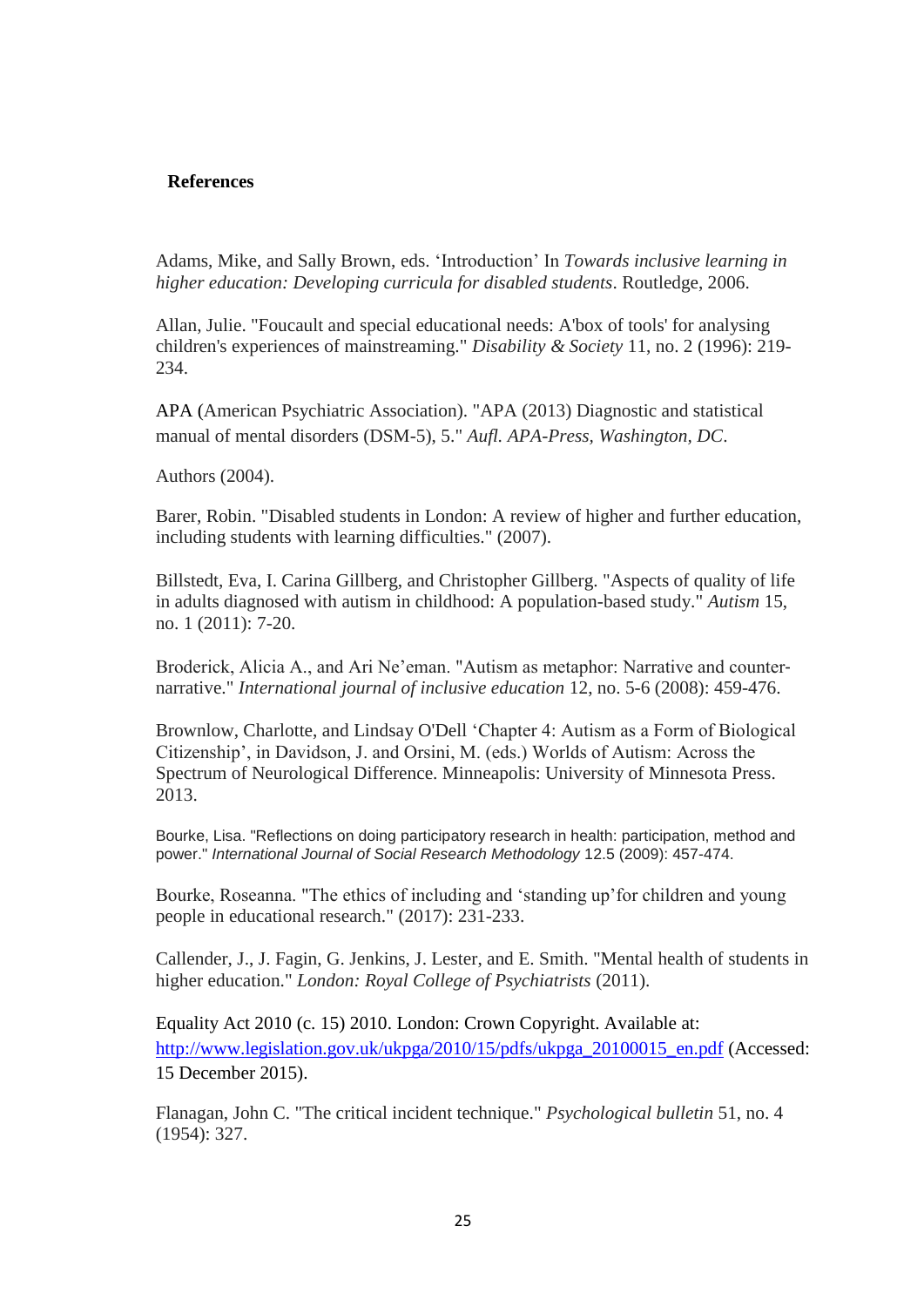Goode, Jackie. "'Managing'disability: Early experiences of university students with disabilities." *Disability & Society* 22, no. 1 (2007): 35-48.

Griffith, Gemma M., Vasiliki Totsika, Susie Nash, and Richard P. Hastings. "'I just don't fit anywhere': support experiences and future support needs of individuals with Asperger syndrome in middle adulthood." *Autism* 16, no. 5 (2012): 532-546.

Hacking, Ian. The social construction of what?. Harvard university press, 1999.

Happé, Francesca, Angelica Ronald, and Robert Plomin. "Time to give up on a single explanation for autism." *Nature neuroscience* 9, no. 10 (2006): 1218-1220.

Higher Education Statistics Agency 2017. *Students by disability: 15/16.* Available at: <https://www.hesa.ac.uk/data-and-analysis> (Accessed: 14 March 2017).

Holt, Brenda. "Identity matters: the centrality of 'conferred identity'as symbolic power and social capital in higher education mobility." *International Journal of Inclusive Education* 16, no. 9 (2012): 929-940.

Hopkins, Laurence. "The path of least resistance: A voice‐relational analysis of disabled students' experiences of discrimination in English universities." *International Journal of Inclusive Education* 15, no. 7 (2011): 711-727.

Huws, Jaci C., and Robert SP Jones. "Diagnosis, disclosure, and having autism: An interpretative phenomenological analysis of the perceptions of young people with autism." *Journal of Intellectual and Developmental Disability* 33, no. 2 (2008): 99-107.

Jones, Robert SP, Andrew Zahl, and Jaci C. Huws. "First-hand accounts of emotional experiences in autism: A qualitative analysis." *Disability & Society* 16, no. 3 (2001): 393-401.

Lai, Meng-Chuan, Michael V. Lombardo, Bonnie Auyeung, Bhismadev Chakrabarti, and Simon Baron-Cohen. "Sex/gender differences and autism: setting the scene for future research." *Journal of the American Academy of Child & Adolescent Psychiatry* 54, no. 1 (2015): 11-24.

Madriaga, Manuel. "Enduring disablism: students with dyslexia and their pathways into UK higher education and beyond." *Disability & Society* 22, no. 4 (2007): 399-412.

Madriaga, Manuel, and Dan Goodley. "Moving beyond the minimum: Socially just pedagogies and Asperger's syndrome in UK higher education." *International Journal of Inclusive Education* 14, no. 2 (2010): 115-131.

McWade, Brigit, Damian Milton, and Peter Beresford. "Mad studies and neurodiversity: a dialogue." *Disability & Society* 30, no. 2 (2015): 305-309.

Milton, Damian EM. "Autistic expertise: a critical reflection on the production of knowledge in autism studies." *Autism* 18, no. 7 (2014): 794-802.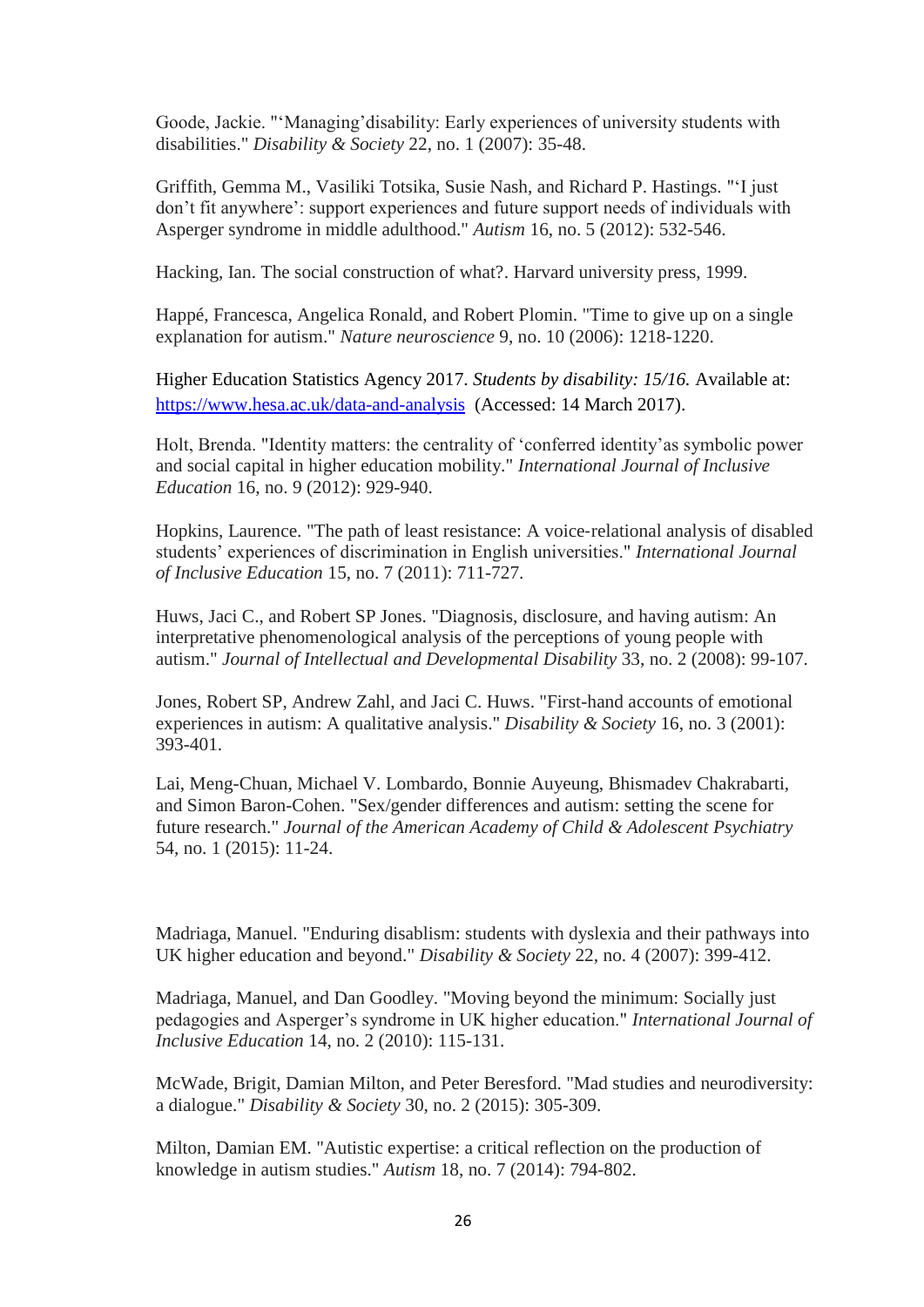Molloy, Harvey, and Latika Vasil. "The social construction of Asperger syndrome: The pathologising of difference?." *Disability & Society* 17, no. 6 (2002): 659-669.

Morgan, Hannah, and Ann-Marie Houghton. "Inclusive curriculum design in higher education: Considerations for effective practice across and within subject areas." *The Higher Education Academy. Retrieved from:* 

*https://www.heacademy.ac.uk/system/files/resources/introduction\_and\_overview.pdf (accessed 20 April 2017)* (2011).

Nind, Melanie. "Participatory data analysis: a step too far?." Qualitative Research 11.4 (2011): 349-363.

Oliver, Mike. "Changing the social relations of research production?." *Disability, Handicap & Society* 7, no. 2 (1992): 101-114.

Parsons, Sarah. "'Why are we an ignored group?'Mainstream educational experiences and current life satisfaction of adults on the autism spectrum from an online survey." *International Journal of Inclusive Education* 19, no. 4 (2015): 397-421.

Pellicano, Liz, Adam Dinsmore, and Tony Charman. "A Future Made Together: Shaping autism research in the UK." (2013).

Richardson, John TE. "The academic attainment of students with disabilities in UK higher education." *Studies in Higher Education* 34, no. 2 (2009): 123-137.

Riddell, Sheila, Teresa Tinklin, and Alastair Wilson. *Disabled students in higher education: perspectives on widening access and changing policy*. Routledge, 2005.

Shakespeare, Tom. *Disability rights and wrongs*. London: Routledge, 2013.

Simmeborn Fleischer, Ann. "Alienation and struggle: everyday student-life of three male students with Asperger Syndrome." *Scandinavian Journal of Disability Research* 14, no. 2 (2012): 177-194.

Sinclair, Jim. "Don't mourn for us. Our voice." *Autism Network International* 1, no. 3 (1993). Retrieved from: [http://www.autreat.com/dont\\_mourn.html](http://www.autreat.com/dont_mourn.html) (Accessed: 2 February 2016)

Smith, Jonathan A., and Flowers P. Larkin M. Interpretative Phenomenological. "Analysis: Theory, Method and Research." (2009).

Smith, Jonathan A. "Evaluating the contribution of interpretative phenomenological analysis." *Health psychology review* 5, no. 1 (2011): 9-27.

Tinklin, T., S. Riddell, and A. Wilson. "Support for students with mental health difficulties in higher education: The students' perspective." *British Journal of Guidance & Counselling* 33, no. 4 (2005): 495-512.